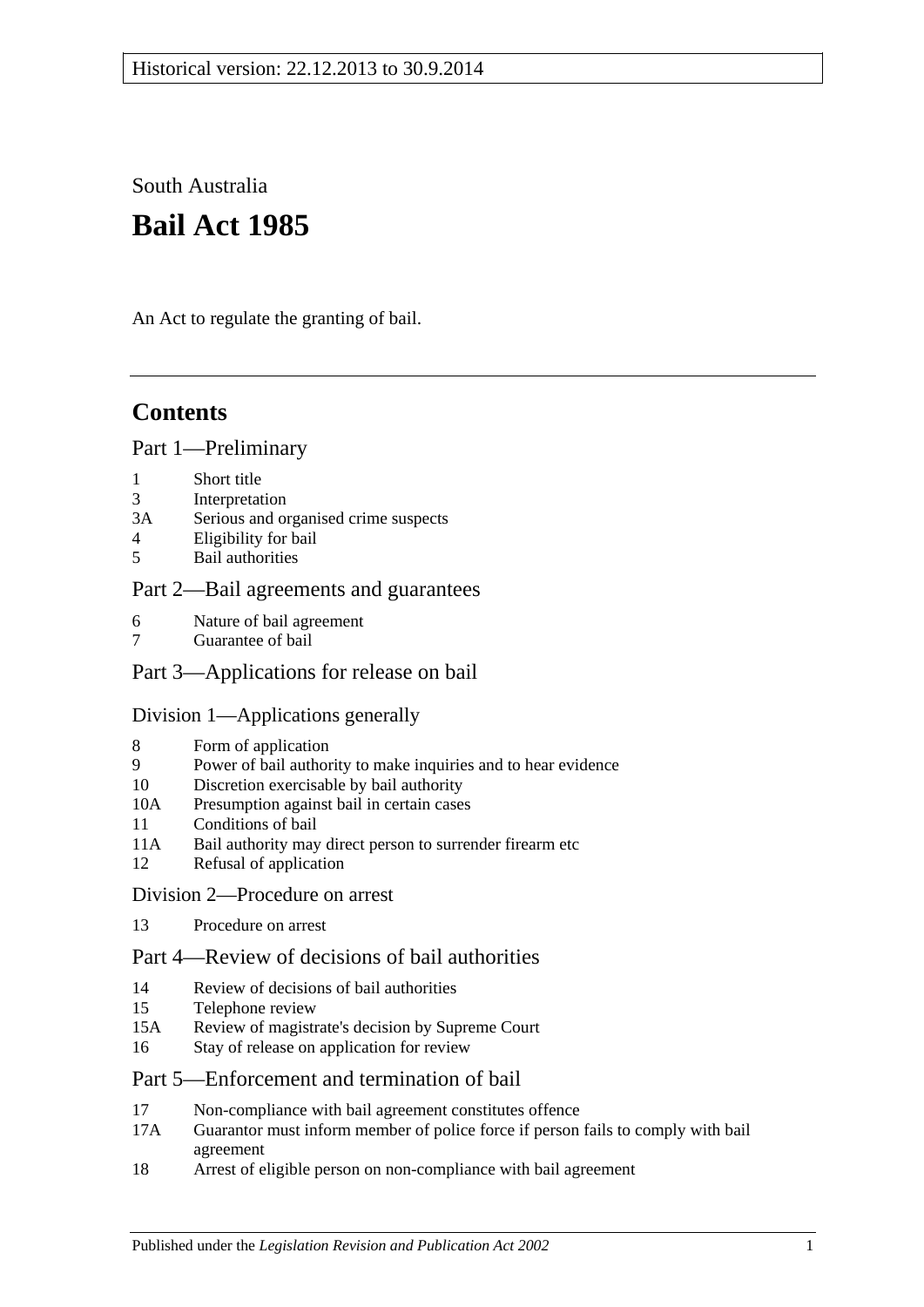| 19 | Estreatment |
|----|-------------|
|    |             |

- 19A [Arrest of person who is serious and organised crime suspect](#page-18-1)
- 20 [Termination of bail agreement](#page-18-2)

#### [Part 6—Miscellaneous](#page-19-0)

- 21 [Evidence](#page-19-1)
- 21A [Applications on behalf of the Crown](#page-19-2)
- 21B [Intervention programs](#page-19-3)
- 21C [Power of delegation—intervention program manager](#page-20-0)
- 22 [False information on bail applications](#page-20-1)
- 23 [Period of release on bail not to count as part of sentence](#page-20-2)
- 23A [Bail authority to consider intervention orders](#page-21-0)
- 24 [Act not to affect provisions relating to intervention and restraining orders](#page-21-1)
- 25 [Non-application of 48 Geo. III c. 58 in this State](#page-21-2)
- 26 [Regulations](#page-21-3)

[Legislative history](#page-22-0)

## <span id="page-1-0"></span>**The Parliament of South Australia enacts as follows:**

## **Part 1—Preliminary**

### <span id="page-1-1"></span>**1—Short title**

This Act may be cited as the *Bail Act 1985*.

### <span id="page-1-2"></span>**3—Interpretation**

(1) In this Act, unless the contrary intention appears—

*ammunition* has the same meaning as in the *[Firearms Act](http://www.legislation.sa.gov.au/index.aspx?action=legref&type=act&legtitle=Firearms%20Act%201977) 1977*;

*bail authority* means a court or person constituted as a bail authority by or under [section](#page-4-0) 5;

*case manager* means a person responsible for supervision of a person's participation in an intervention program;

*Chief Executive Officer* has the same meaning as in the *[Correctional Services](http://www.legislation.sa.gov.au/index.aspx?action=legref&type=act&legtitle=Correctional%20Services%20Act%201982)  Act [1982](http://www.legislation.sa.gov.au/index.aspx?action=legref&type=act&legtitle=Correctional%20Services%20Act%201982)*;

*child* means a person who was, on the day on which an offence was allegedly committed by that person, under the age of 18 years;

*community corrections officer* means—

- (a) in relation to a child—an officer or employee of an administrative unit of the Public Service whose duties include the supervision of young offenders in the community;
- (b) in any other case—an officer or employee of an administrative unit of the Public Service whose duties include the supervision of adult offenders in the community;

*eligible person* means a person who is eligible to apply for release on bail under [section](#page-3-0) 4;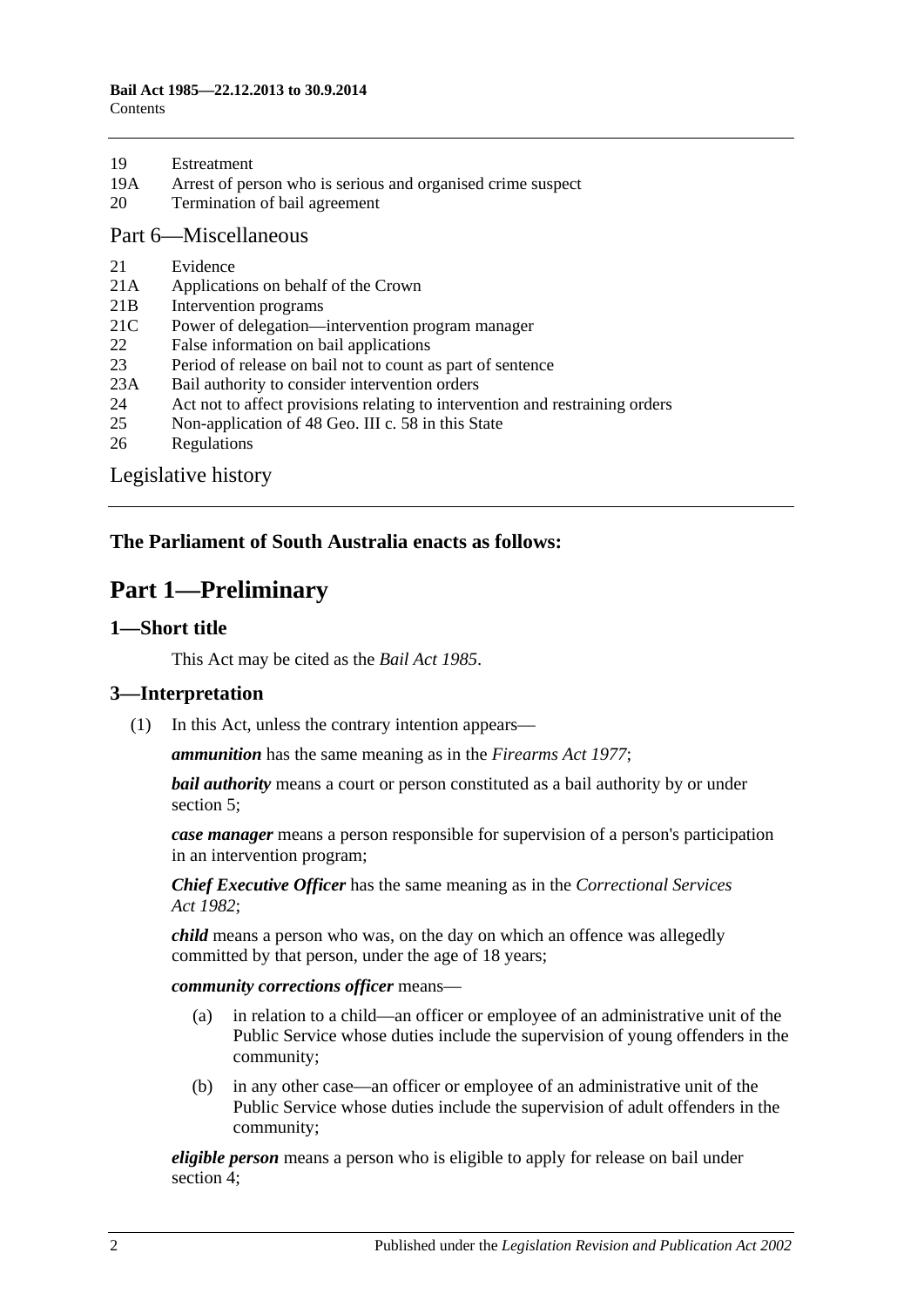*financial condition*, in relation to bail, means a condition requiring an applicant for bail to provide security or obtain guarantees, or requiring a guarantor to provide security; and *non-financial condition* has a correlative meaning;

*firearm* has the same meaning as in the *[Firearms Act](http://www.legislation.sa.gov.au/index.aspx?action=legref&type=act&legtitle=Firearms%20Act%201977) 1977*;

*guarantee* means an agreement under [section](#page-6-0) 7;

*guarantor* means a person who enters into a guarantee;

*guardian*, in relation to a child, means a parent of the child and any person who is the legal guardian of the child or who has the immediate custody and control of the child;

*intervention program* means a program that provides—

- (a) supervised treatment; or
- (b) supervised rehabilitation; or
- (c) supervised behaviour management; or
- (d) supervised access to support services; or
- (e) a combination of any one or more of the above,

designed to address behavioural problems (including problem gambling), substance abuse or mental impairment;

*intervention program manager* means a person employed by the South Australian Courts Administration Authority to have general oversight of intervention programs and coordinate the implementation of relevant court orders (and includes a delegate of such a person);

*serious and organised crime offence* has the same meaning as in the *[Criminal Law](http://www.legislation.sa.gov.au/index.aspx?action=legref&type=act&legtitle=Criminal%20Law%20Consolidation%20Act%201935)  [Consolidation Act](http://www.legislation.sa.gov.au/index.aspx?action=legref&type=act&legtitle=Criminal%20Law%20Consolidation%20Act%201935) 1935*;

*serious and organised crime suspect*—see [section](#page-2-0) 3A;

*telephone* includes any telecommunication device for the transmission of speech;

*victim*, in relation to an offence, means a person who allegedly suffers injury in consequence of the commission of the offence;

*working day* means any day except a Sunday or other public holiday.

(2) For the purposes of this Act, a person will be taken to have been convicted of an offence if a formal finding of guilt has been made against that person by a court whether or not the court proceeds to record a conviction.

### <span id="page-2-0"></span>**3A—Serious and organised crime suspects**

- <span id="page-2-3"></span><span id="page-2-2"></span><span id="page-2-1"></span>(1) A bail authority may determine that a person is a *serious and organised crime suspect* for the purposes of this Act if the bail authority is satisfied, on application by the Crown, that—
	- (a) the person has been charged with a serious and organised crime offence; and
	- (b) the person was not, at the time of the alleged offence, a child; and
	- (c) the grant of bail to the person is likely to cause a potential witness, or other person connected with proceedings for the alleged offence, to reasonably fear for his or her safety.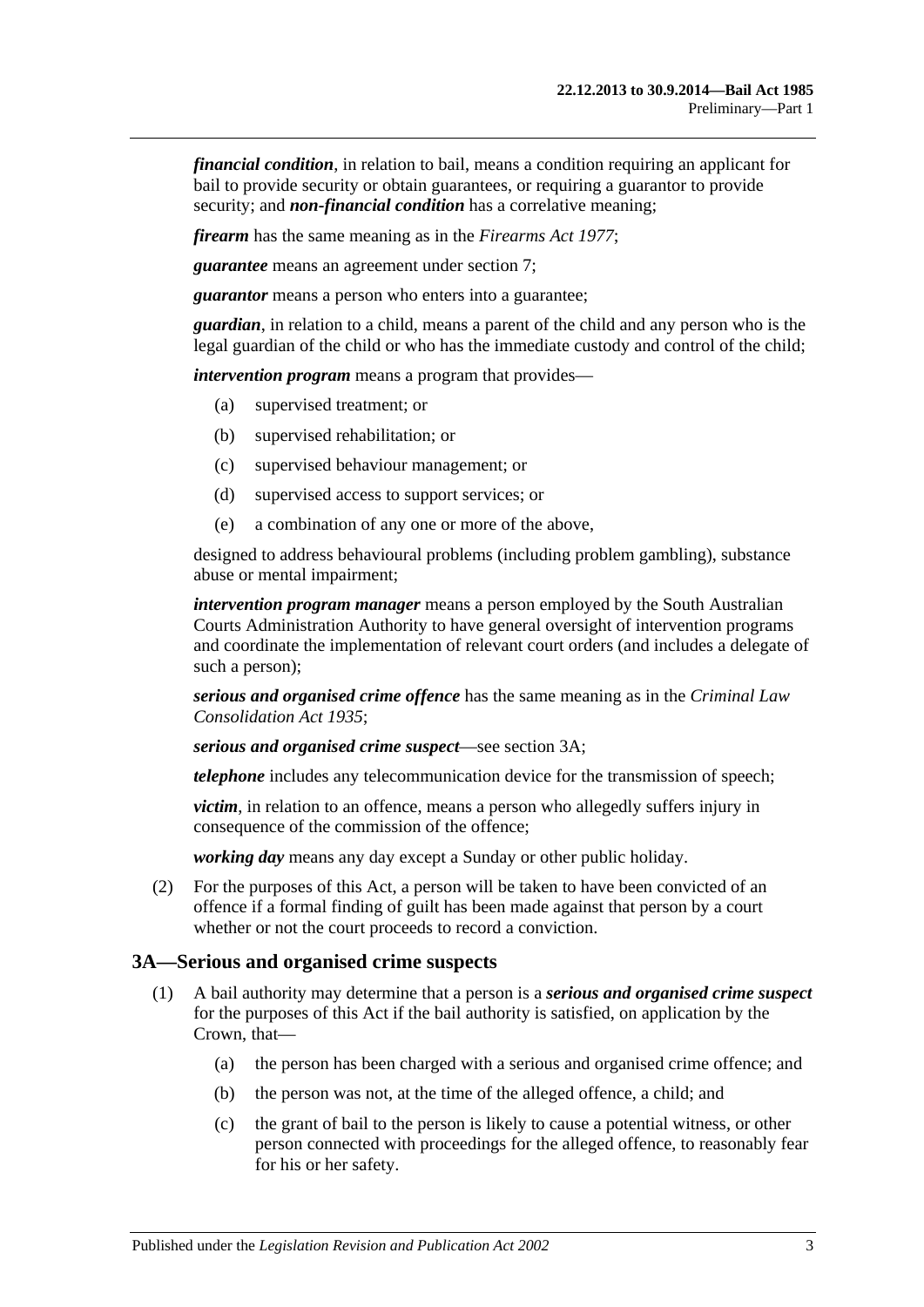- <span id="page-3-1"></span>(2) A determination by a bail authority that a person taken into custody on a charge of an offence is a serious and organised crime suspect ceases to apply after 6 months if, at that time—
	- (a) the person has not been tried, or is not on trial, for the offence; and
	- (b) the trial of the offence is not subject to a determination of the Supreme Court or the District Court under section 275(3) of the *[Criminal Law Consolidation](http://www.legislation.sa.gov.au/index.aspx?action=legref&type=act&legtitle=Criminal%20Law%20Consolidation%20Act%201935)  Act [1935](http://www.legislation.sa.gov.au/index.aspx?action=legref&type=act&legtitle=Criminal%20Law%20Consolidation%20Act%201935)*.
- (3) [Subsection](#page-3-1) (2) does not affect the operation of a bail agreement to which the person is subject at the time at which the determination ceases to apply.

**Note—**

The person is, however, eligible to reapply for bail—see section [4\(1\)\(h\).](#page-3-2)

### <span id="page-3-0"></span>**4—Eligibility for bail**

- (1) The following persons are eligible for release on bail under this Act:
	- (a) a person who has been taken into custody—
		- (i) on a charge of an offence; or
		- (ii) in the case of a child—on suspicion of having committed an offence;
	- (b) a person who has been convicted of an offence but has not been sentenced for that offence;
	- (c) a person who has been convicted of, and sentenced for, an offence but has not exhausted all rights of appeal against the conviction or sentence, or to have it reviewed;
	- (d) a person who is appearing before a court for allegedly failing to observe a condition of a recognizance;
	- (e) a person who appears before a court in answer to a summons (including a person who so appears as a witness);
	- (f) a person who has been arrested on a warrant and is appearing or is to appear before a court as a witness;
	- (g) a person arrested on a warrant issued under [section](#page-18-1) 19A;
	- (h) a person who is no longer a serious and organised crime suspect because of the operation of [section](#page-3-1) 3A(2).
- <span id="page-3-2"></span>(1a) A person who is eligible to apply for bail in accordance with [subsection](#page-3-2)  $(1)(h)$  may so apply despite the fact that he or she is already subject to a bail agreement (the *previous bail agreement*) if, at the time of the previous bail agreement, the person was a serious and organised crime suspect (and if a new bail agreement is entered into following such an application, the previous bail agreement ceases to be in force).
- (2) Where a person who has been arrested is being detained pursuant to the *[Summary](http://www.legislation.sa.gov.au/index.aspx?action=legref&type=act&legtitle=Summary%20Offences%20Act%201953)  [Offences Act](http://www.legislation.sa.gov.au/index.aspx?action=legref&type=act&legtitle=Summary%20Offences%20Act%201953) 1953* for a purpose related to the investigation of an offence, the person is not eligible for release on bail until the end of that detention.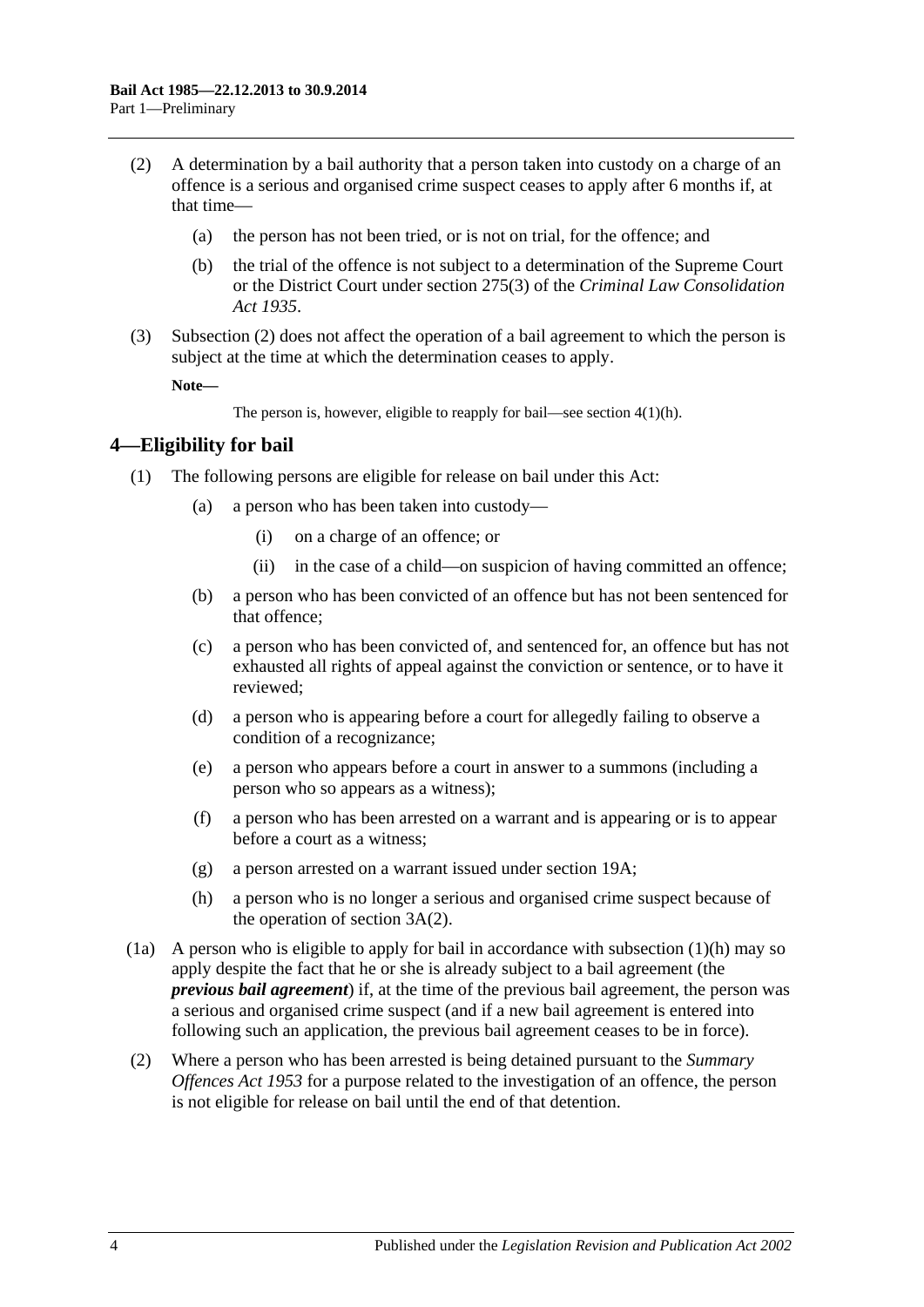## <span id="page-4-0"></span>**5—Bail authorities**

- (1) The following are constituted as bail authorities for the purposes of this Act:
	- (a) the Supreme Court;
	- (b) a court before which the eligible person has been charged with the offence in respect of which the eligible person has been taken into custody;
	- (c) a court before which the eligible person has appeared for trial or sentencing;
	- (d) where the eligible person—
		- (i) is charged with a summary offence only; or
		- (ii) is charged with an indictable offence but has not appeared before a court for trial or sentencing,

the Magistrates Court;

- (e) where the eligible person—
	- (i) has been arrested on a warrant (other than a warrant endorsed by the court or justice issuing the warrant with a statement excluding the granting of bail by a member of the police force); or
	- (ii) has not appeared before a court charged with the offence in respect of which he or she has been taken into custody,

a member of the police force who is of or above the rank of sergeant or who is in charge of a police station;

- (ea) where the eligible person is appearing before a court in answer to a summons or for allegedly failing to observe a condition of a recognizance—that court;
- (eb) where the eligible person is appearing, or is to appear, as a witness before a court—that court;
- (f) a person authorised or required to release the eligible person on bail under [subsection](#page-4-3) (2).
- <span id="page-4-3"></span>(2) If a warrant for the arrest of a person is issued, the court or justice issuing the warrant may, by endorsement on the warrant—
	- (a) authorise or require a specified person, or a person of a specified class, to release the arrested person on bail; or
	- (b) exclude the granting of bail to the arrested person by a member of the police force.

## <span id="page-4-1"></span>**Part 2—Bail agreements and guarantees**

### <span id="page-4-4"></span><span id="page-4-2"></span>**6—Nature of bail agreement**

- (1) A bail agreement with a person who has been charged with, or convicted of, an offence is an agreement under which that person makes an undertaking to the Crown—
	- (a) subject to any directions in the agreement to the contrary, to be present throughout all proceedings—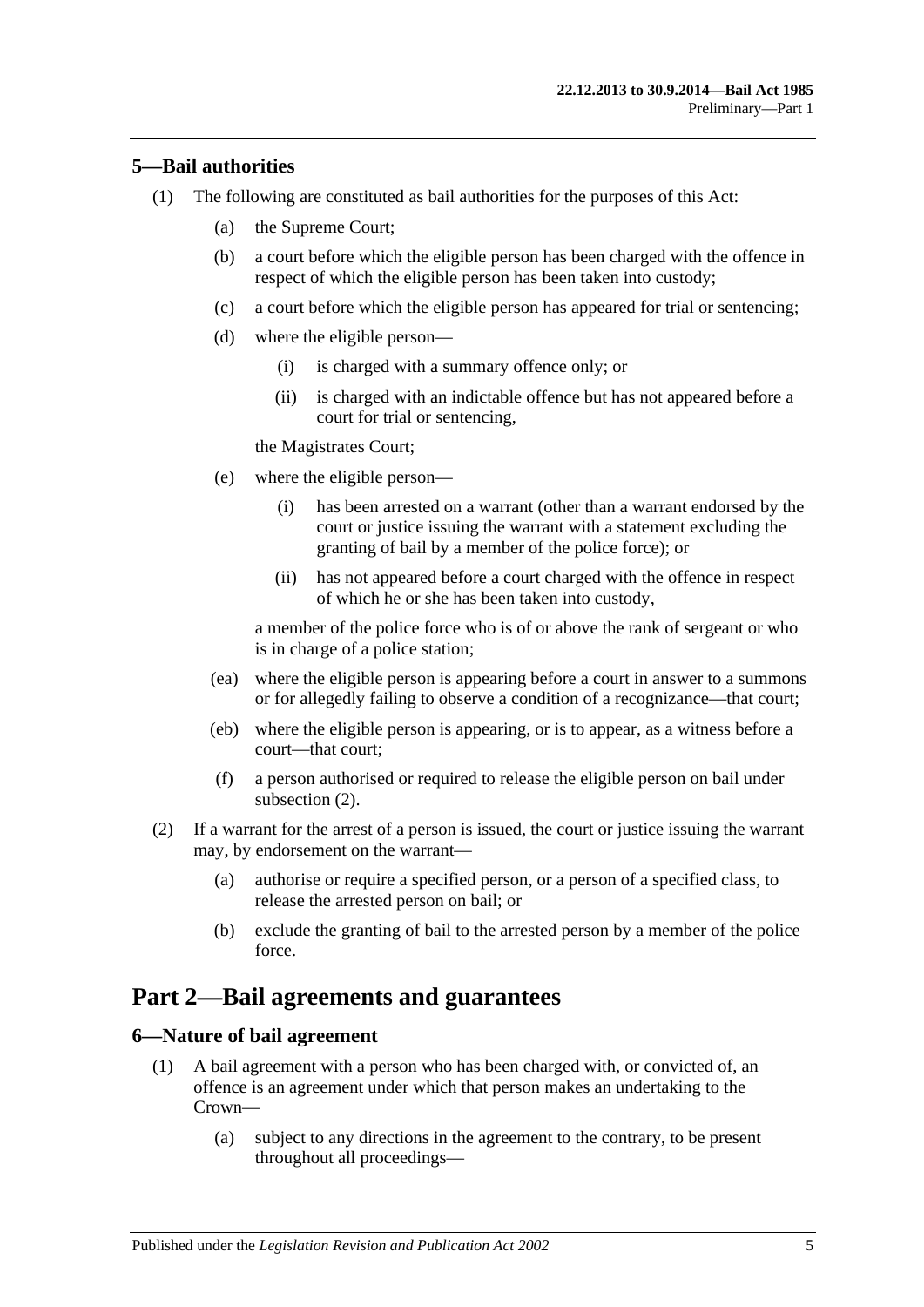- (i) where the person has not been convicted of the offence—relating to any preliminary examination of the charge and to the hearing and determination of the charge;
- (ii) where the person is convicted of the offence—relating to sentencing and to any appeal from, or review of, the conviction or any sentence; and
- (b) to comply with any conditions as to the person's conduct while on bail stipulated in the agreement; and
- (c) if the agreement so provides—to forfeit to the Crown a sum stipulated in the agreement if the person fails, without proper excuse, to comply with a term or condition of the agreement.
- (1a) For the purposes of [subsection](#page-4-4) (1)—
	- (a) a child who has been arrested on suspicion of having committed an offence will, for so long as no charge is actually laid against the child, be taken to have been charged with that suspected offence; and
	- (b) if the child is not charged with that suspected offence but with some other offence arising out of the same circumstances as that suspected offence—a bail agreement entered into by the child relates to that other offence.
- (1b) A bail agreement with a person who is appearing or is to appear before a court as a witness in proceedings (other than proceedings relating to an offence for which that person has been charged or convicted) is an agreement under which that person makes an undertaking to the court—
	- (a) to be present at the proceedings in accordance with the terms of the agreement; and
	- (b) to comply with any conditions as to the person's conduct while on bail stipulated in the agreement; and
	- (c) if the agreement so provides—to forfeit to the Crown a sum stipulated in the agreement if the person fails, without proper excuse, to comply with a term or condition of the agreement.
- (2) A bail agreement must be in the prescribed form.
- (3) Where a bail authority decides to release a person on bail, the bail agreement may be entered into before the bail authority or, unless the bail authority otherwise directs, before—
	- (a) a justice; or
	- (b) a member of the police force of or above the rank of sergeant or in charge of a police station; or
	- (c) if the person is in prison—the person who is in charge of the prison; or
	- (d) any other person specified by the bail authority or any other person of a class specified by the bail authority.
- (4) Notwithstanding the provisions of any other Act, a bail authority may for any sufficient reason, on the application of a person on bail or the Crown, or on its own initiative, vary the conditions of a bail agreement or revoke a bail agreement.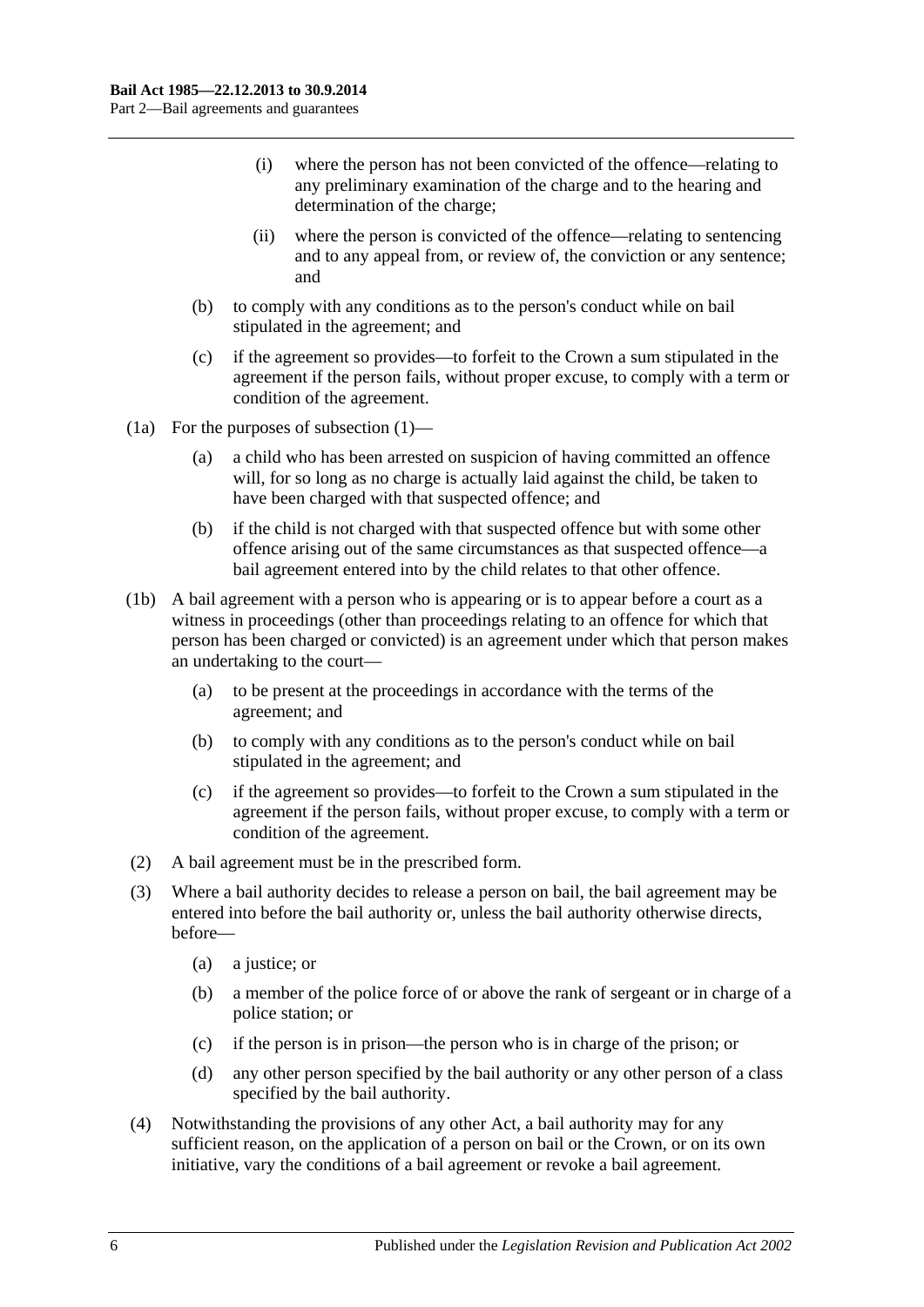(5) Where a bail authority revokes a bail agreement, the bail authority (not being a member of the police force) may, if it is necessary to do so, issue a warrant for the arrest of the person who was released under the agreement.

## <span id="page-6-0"></span>**7—Guarantee of bail**

- (1) A guarantee of bail is an agreement with the Crown under which a person—
	- (a) guarantees that a person released under a bail agreement will comply with—
		- (i) all the terms and conditions of the agreement; or
		- (ii) such of the terms and conditions of the agreement as are specified in the guarantee; and
	- (b) undertakes that, if that person fails to comply with a term or condition of the bail agreement to which the guarantee relates, he or she (the guarantor) will forfeit to the Crown the sum (if any) specified in the guarantee.
- (2) A guarantee of bail must be in the prescribed form.
- (3) A guarantee of bail may be entered into before the bail authority granting bail or, unless the bail authority otherwise directs, before—
	- (a) a justice; or
	- (b) a member of the police force of or above the rank of sergeant or in charge of a police station; or
	- (c) if the person who is to be released on bail is in prison—the person who is in charge of the prison; or
	- (d) any other person specified by the bail authority or any other person of a class specified by the bail authority.
- (4) A bail authority may for any sufficient reason, on the application of a guarantor, vary the terms of the guarantee or revoke the guarantee.
- (5) Where a bail authority varies or revokes a guarantee, the bail authority may make such consequential variation of the terms of the bail agreement, or revoke the bail agreement, as appears appropriate in the circumstances.
- (6) A guarantor of bail must be of or above the age of 18 years.

## <span id="page-6-2"></span><span id="page-6-1"></span>**Part 3—Applications for release on bail**

## **Division 1—Applications generally**

### <span id="page-6-4"></span><span id="page-6-3"></span>**8—Form of application**

- (1) Subject to [subsection](#page-7-2) (1a), an application of a person for release on bail—
	- (a) must be in the prescribed form; and
	- (b) must contain the prescribed information; and
	- (c) must be made in accordance with any procedure prescribed by the regulations.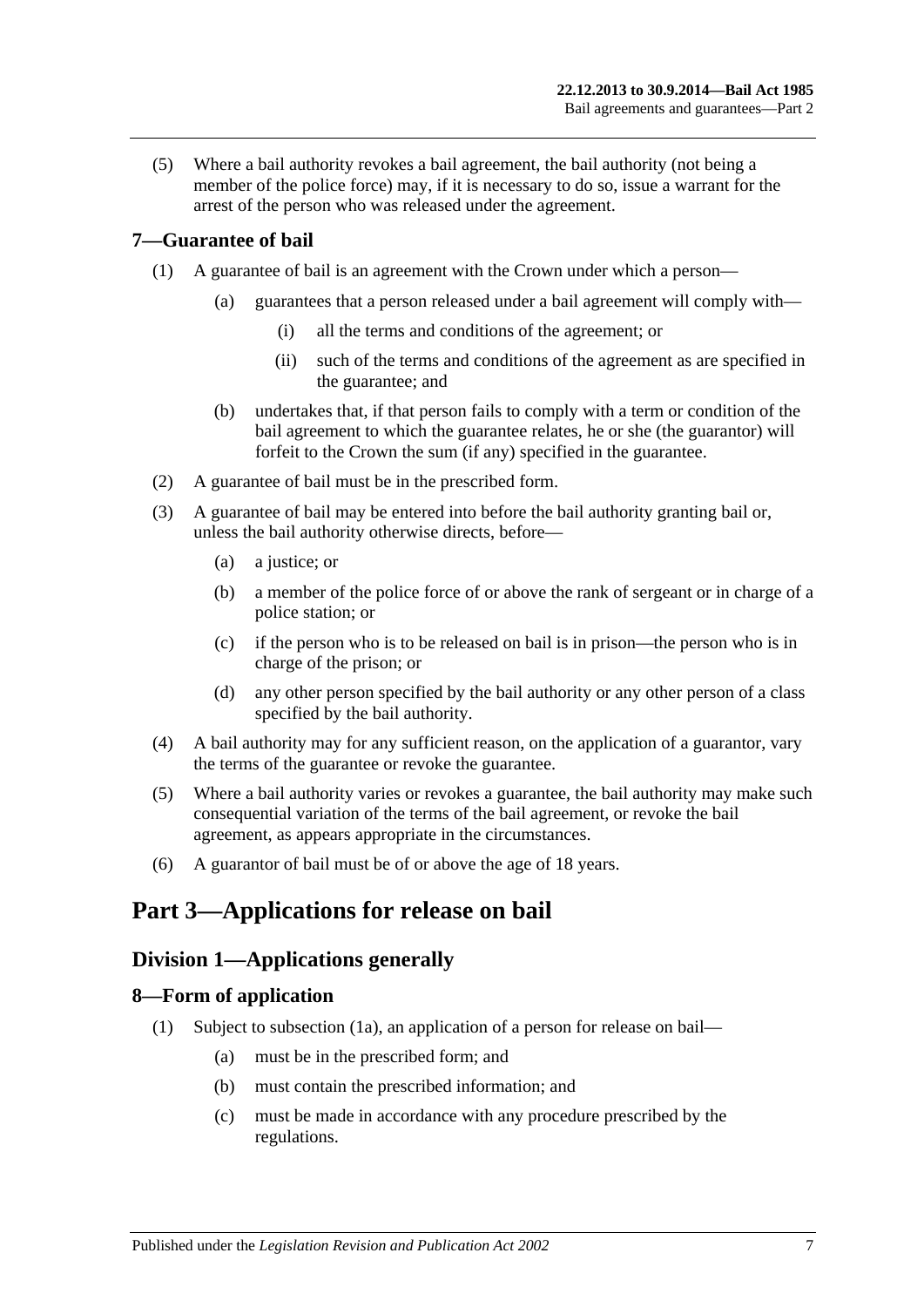- <span id="page-7-2"></span>(1a) An application for release on bail need not be made in accordance with [subsection](#page-6-4) (1)—
	- (a) if the bail authority is satisfied that a less formal application should be permitted in view of the applicant's illiteracy, imperfect command of the English language, intellectual limitations or for any other proper reason; or
	- (b) if the bail authority has access to an application previously made by the applicant and considers that a further written application is unnecessary.
- <span id="page-7-3"></span>(2) A person who has the custody of an eligible person must, at the request of that person—
	- (a) afford such assistance as that person reasonably requires to complete a written application for release on bail; and
	- (b) if the custodian is not a bail authority—transmit the application as soon as practicable to a bail authority.
- (2a) Where the eligible person is a child, a request may be made on behalf of the child under [subsection](#page-7-3) (2) by a guardian of the child.
- (3) Where a written application for release on bail comes before a bail authority for determination, the bail authority may proceed to consider and determine the application notwithstanding that the application was made in the first instance to some other bail authority.

### <span id="page-7-0"></span>**9—Power of bail authority to make inquiries and to hear evidence**

- (1) Subject to this section, a bail authority to which an application for release on bail is made—
	- (a) may make inquiries, or direct that inquiries be made, of the applicant and other persons who may be able to furnish information relevant to the determination of the application; and
	- (b) if the authority (not being a member of the police force) thinks fit—may take evidence on oath from the applicant or any other person who may be able to furnish information relevant to the determination of the application.
- <span id="page-7-4"></span>(2) Where a bail authority takes evidence, or proposes to take evidence, on oath under [subsection](#page-7-4)  $(1)(b)$ , it must at the request of the applicant or the Crown permit such examination, cross-examination or re-examination of the witness as may be appropriate in the circumstances.

## <span id="page-7-1"></span>**10—Discretion exercisable by bail authority**

- (1) Where an application for bail is made to a bail authority by an eligible person who has been charged with, but not convicted of, an offence in respect of which he or she has been taken into custody, the bail authority should, subject to this Act, release the applicant on bail unless, having regard to—
	- (a) the gravity of the offence in respect of which the applicant has been taken into custody;
	- (b) the likelihood (if any) that the applicant would, if released—
		- (i) abscond;
		- (ii) offend again;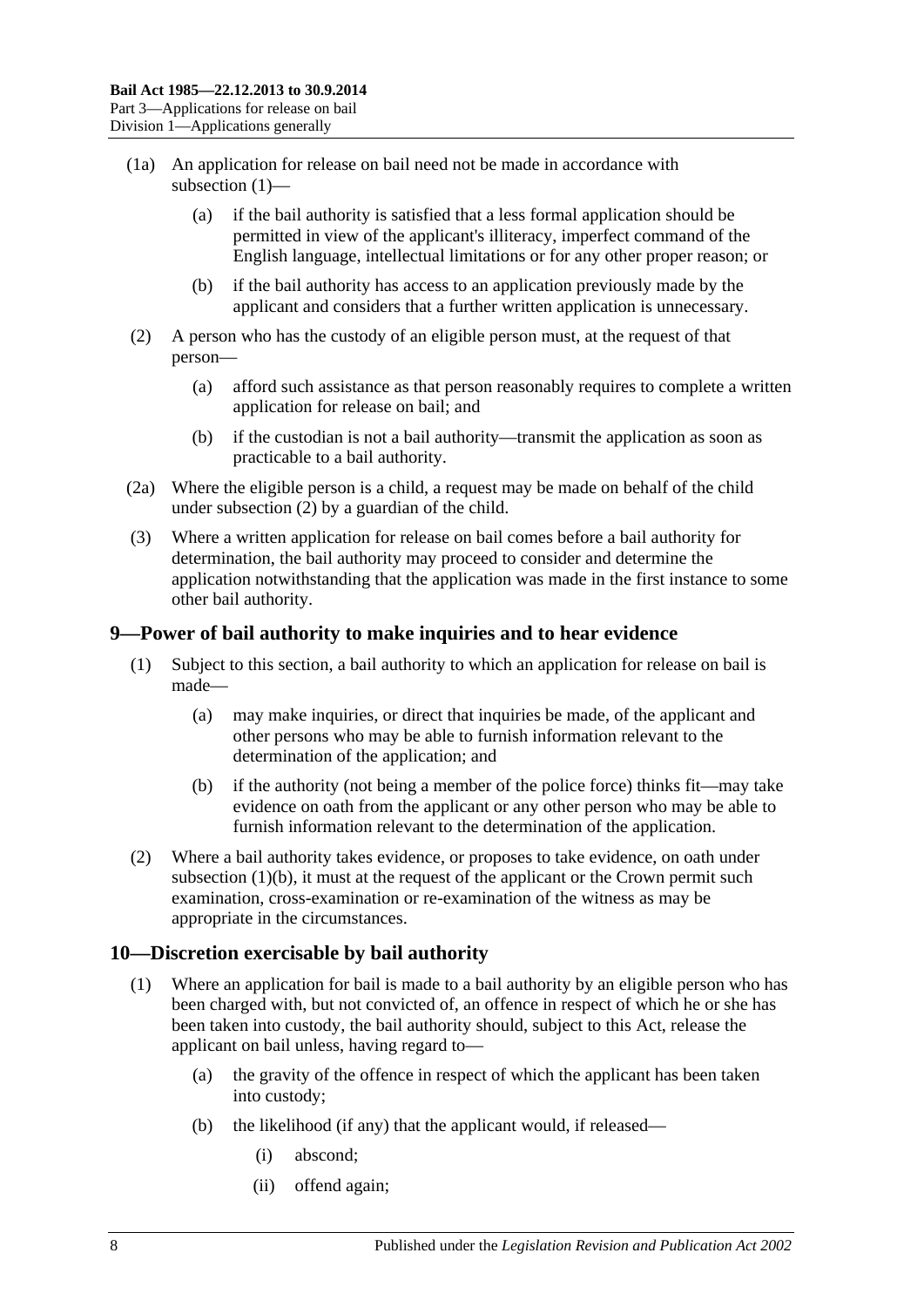- (iii) interfere with evidence, intimidate or suborn witnesses, or hinder police inquiries;
- (iv) commit a breach of an intervention order under the *[Intervention](http://www.legislation.sa.gov.au/index.aspx?action=legref&type=act&legtitle=Intervention%20Orders%20(Prevention%20of%20Abuse)%20Act%202009)  [Orders \(Prevention of Abuse\) Act](http://www.legislation.sa.gov.au/index.aspx?action=legref&type=act&legtitle=Intervention%20Orders%20(Prevention%20of%20Abuse)%20Act%202009) 2009*;
- (d) any need that the applicant may have for physical protection;
- (e) any medical or other care that the applicant may require;
- (f) any previous occasions on which the applicant may have contravened or failed to comply with a term or condition of a bail agreement;
- (g) any other relevant matter,

the bail authority considers that the applicant should not be released on bail.

- (2) Where the applicant has been convicted of the offence in respect of which he or she has been taken into custody, the bail authority has, subject to this Act, an unfettered discretion as to whether the applicant should be released on bail.
- (3) Where the applicant is a person who is appearing or is to appear before a court as a witness in proceedings (other than proceedings relating to an offence for which that person has been charged or convicted), the bail authority should, subject to this Act, release the applicant on bail unless there is a likelihood that the applicant would, if released, abscond.
- (4) Despite the other provisions of this section, where there is a victim of the offence, the bail authority must, in determining whether the applicant should be released on bail, give primary consideration to the need that the victim may have, or perceive, for physical protection from the applicant.

### <span id="page-8-1"></span><span id="page-8-0"></span>**10A—Presumption against bail in certain cases**

- (1) Despite [section](#page-7-1) 10, bail is not to be granted to a prescribed applicant unless the applicant establishes the existence of special circumstances justifying the applicant's release on bail.
- (1a) An applicant who is a serious and organised crime suspect will not be taken to have established that special circumstances exist for the purposes of [subsection](#page-8-1) (1) unless the applicant also establishes, by evidence verified on oath or by affidavit, that he or she has not previously been convicted of—
	- (a) a serious and organised crime offence; or
	- (b) an offence committed in another jurisdiction that would, if committed in this jurisdiction, have been a serious and organised crime offence.
- (2) In this section—

### *prescribed applicant* means—

- (a) an applicant taken into custody in relation to any of the following offences if committed, or allegedly committed, by the applicant in the course of attempting to escape pursuit by a police officer or attempting to entice a police officer to engage in a pursuit:
	- (i) an offence against section 13 of the *[Criminal Law Consolidation](http://www.legislation.sa.gov.au/index.aspx?action=legref&type=act&legtitle=Criminal%20Law%20Consolidation%20Act%201935)  Act [1935](http://www.legislation.sa.gov.au/index.aspx?action=legref&type=act&legtitle=Criminal%20Law%20Consolidation%20Act%201935)* in which the victim's death was caused by the applicant's use of a motor vehicle;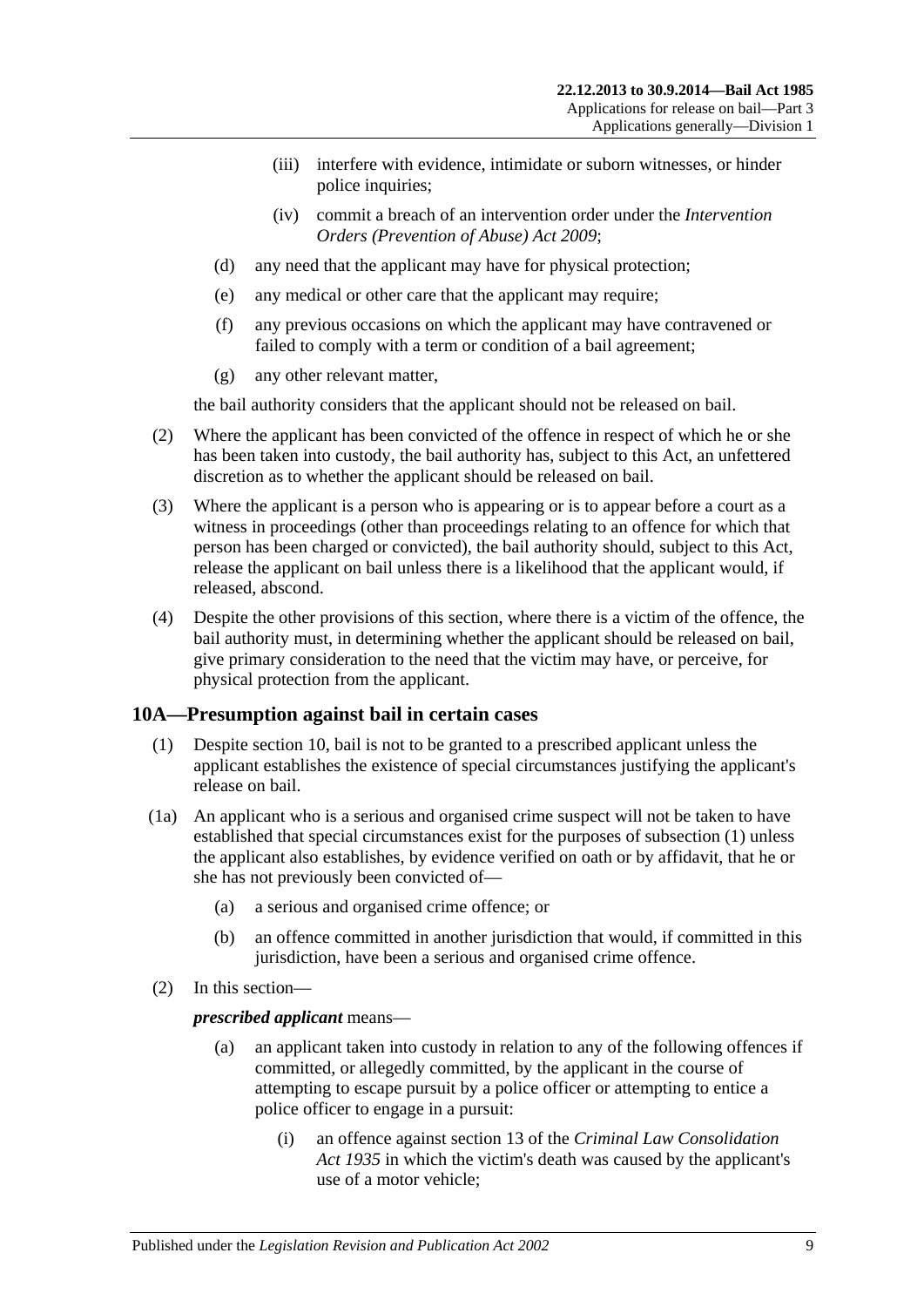- (ii) an offence against section 19A of the *[Criminal Law Consolidation](http://www.legislation.sa.gov.au/index.aspx?action=legref&type=act&legtitle=Criminal%20Law%20Consolidation%20Act%201935)  Act [1935](http://www.legislation.sa.gov.au/index.aspx?action=legref&type=act&legtitle=Criminal%20Law%20Consolidation%20Act%201935)*;
- (iii) an offence against section 29 of the *[Criminal Law Consolidation](http://www.legislation.sa.gov.au/index.aspx?action=legref&type=act&legtitle=Criminal%20Law%20Consolidation%20Act%201935)  Act [1935](http://www.legislation.sa.gov.au/index.aspx?action=legref&type=act&legtitle=Criminal%20Law%20Consolidation%20Act%201935)* if the act or omission constituting the offence was done or made by the applicant in the course of the applicant's use of a motor vehicle; or
- (b) an applicant taken into custody in relation to an offence against [section](#page-17-1) 17 where there is alleged to have been a contravention of, or failure to comply with, a condition of a bail agreement imposed under section  $11(2)(a)(ii)$ ; or
- (ba) an applicant taken into custody in relation to an offence against section 31 of the *[Intervention Orders \(Prevention of Abuse\) Act](http://www.legislation.sa.gov.au/index.aspx?action=legref&type=act&legtitle=Intervention%20Orders%20(Prevention%20of%20Abuse)%20Act%202009) 2009* if the act or omission alleged to constitute the offence involved physical violence or a threat of physical violence; or
- (bb) an applicant who is a serious and organised crime suspect;
- (c) an applicant taken into custody in relation to an offence of contravening or failing to comply with a control order or public safety order issued under the *[Serious and Organised Crime \(Control\) Act](http://www.legislation.sa.gov.au/index.aspx?action=legref&type=act&legtitle=Serious%20and%20Organised%20Crime%20(Control)%20Act%202008) 2008*; or
- (d) an applicant taken into custody in relation to an offence against any of the following provisions of the *[Criminal Law Consolidation Act](http://www.legislation.sa.gov.au/index.aspx?action=legref&type=act&legtitle=Criminal%20Law%20Consolidation%20Act%201935) 1935*:
	- (i) section 172;
	- (ii) section 248;
	- (iii) section 250;
	- (iv) section 85B; or
- (e) an applicant taken into custody in relation to a serious firearm offence (within the meaning of Part 2 Division 2AA of the *[Criminal Law \(Sentencing\)](http://www.legislation.sa.gov.au/index.aspx?action=legref&type=act&legtitle=Criminal%20Law%20(Sentencing)%20Act%201988)  Act [1988](http://www.legislation.sa.gov.au/index.aspx?action=legref&type=act&legtitle=Criminal%20Law%20(Sentencing)%20Act%201988)*).

## <span id="page-9-1"></span><span id="page-9-0"></span>**11—Conditions of bail**

- <span id="page-9-3"></span>(1) Subject to this Act, every grant of bail is subject to the following conditions:
	- (a) a condition prohibiting the applicant from possessing a firearm, ammunition or any part of a firearm;
	- (b) a condition requiring the applicant to submit to such tests (including testing without notice) for gunshot residue as may be reasonably required by the bail authority, or a person or class of persons or body specified by the bail authority.
- <span id="page-9-2"></span>(1a) A bail authority may only vary or revoke the conditions imposed by [subsection](#page-9-1) (1) if the bail authority is satisfied that—
	- (a) there are cogent reasons to do so; and
	- (b) the possession of a firearm, ammunition or part of a firearm by the person to whom the bail agreement relates does not represent an undue risk to the safety of the public.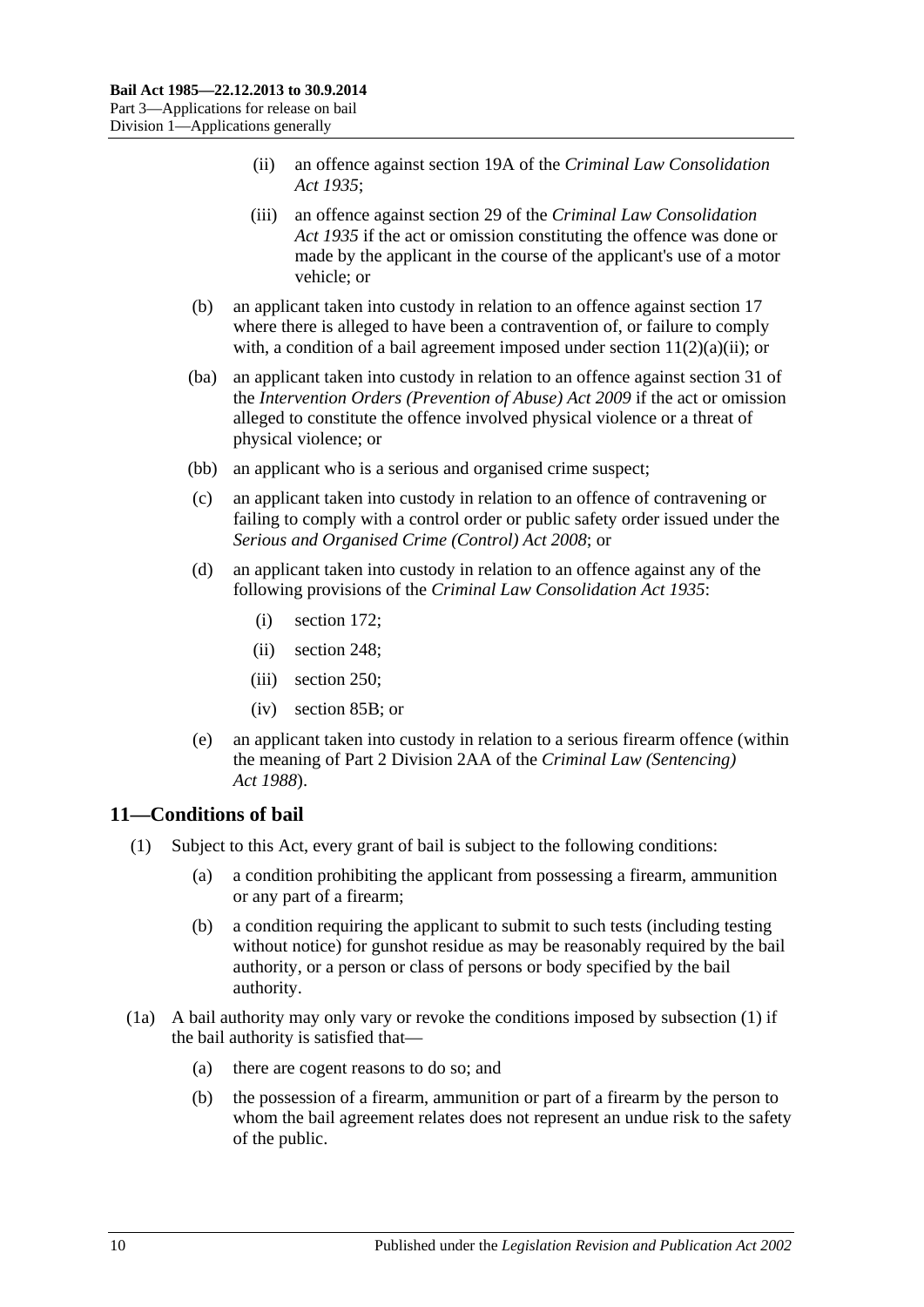- (1b) A bail authority that is a court can only be satisfied of the matters referred to in [subsection](#page-9-2) (1a) by evidence given on oath.
- (1c) If a bail authority varies or revokes a condition imposed by [subsection](#page-9-1) (1), the bail authority must make a written record of the reasons for its decision.
- (1d) Subject to this section, a bail authority may impose 1 or more of the conditions referred to in [subsection](#page-10-1) (2).
- <span id="page-10-4"></span><span id="page-10-3"></span><span id="page-10-2"></span><span id="page-10-1"></span><span id="page-10-0"></span>(2) The conditions that may be imposed in relation to the grant of bail are as follows:
	- (a) that the applicant agree—
		- (i) to reside at a specified address; or
		- (ia) to reside at a specified address and to remain at that place of residence while on bail, not leaving it except for one of the following purposes:
			- (A) remunerated employment; or
			- (B) necessary medical or dental treatment for the applicant; or
			- (C) averting or minimising a serious risk of death or injury (whether to the applicant or some other person); or
			- (D) any other purpose approved by a community corrections officer; or
		- (ii) where there is a victim of the offence in respect of which the applicant has been charged—to comply with such conditions relating to the physical protection of the victim that the authority considers should apply to the applicant while on bail; or
		- (iii) to be under the supervision of a community corrections officer and to obey the lawful directions of the officer; or
		- (iv) to report to the police at a specified place and at specified times; or
		- (v) to surrender any passport that the applicant may possess; or
		- (vi) to comply with any other condition as to the applicant's conduct that the authority considers should apply while on bail;
	- (b) that the applicant provide the bail authority with written assurances from a stipulated number of persons, who are acceptable to the bail authority, that they are acquainted with the applicant and are confident that the applicant will comply with the terms and conditions of a bail agreement;
	- (c) that the applicant agree to forfeit to the Crown a sum of money (to be stipulated in the bail agreement) if the applicant fails, without proper excuse, to comply with a term or condition of the bail agreement;
	- (d) that the applicant provide security of a specified amount or value to secure payment of a monetary forfeiture agreed to under [paragraph](#page-10-2) (c);
	- (e) that the applicant obtain specified guarantees, or guarantees of a specified nature;
	- (f) that a guarantor provide security of a specified amount or value to secure payment of a stipulated monetary forfeiture.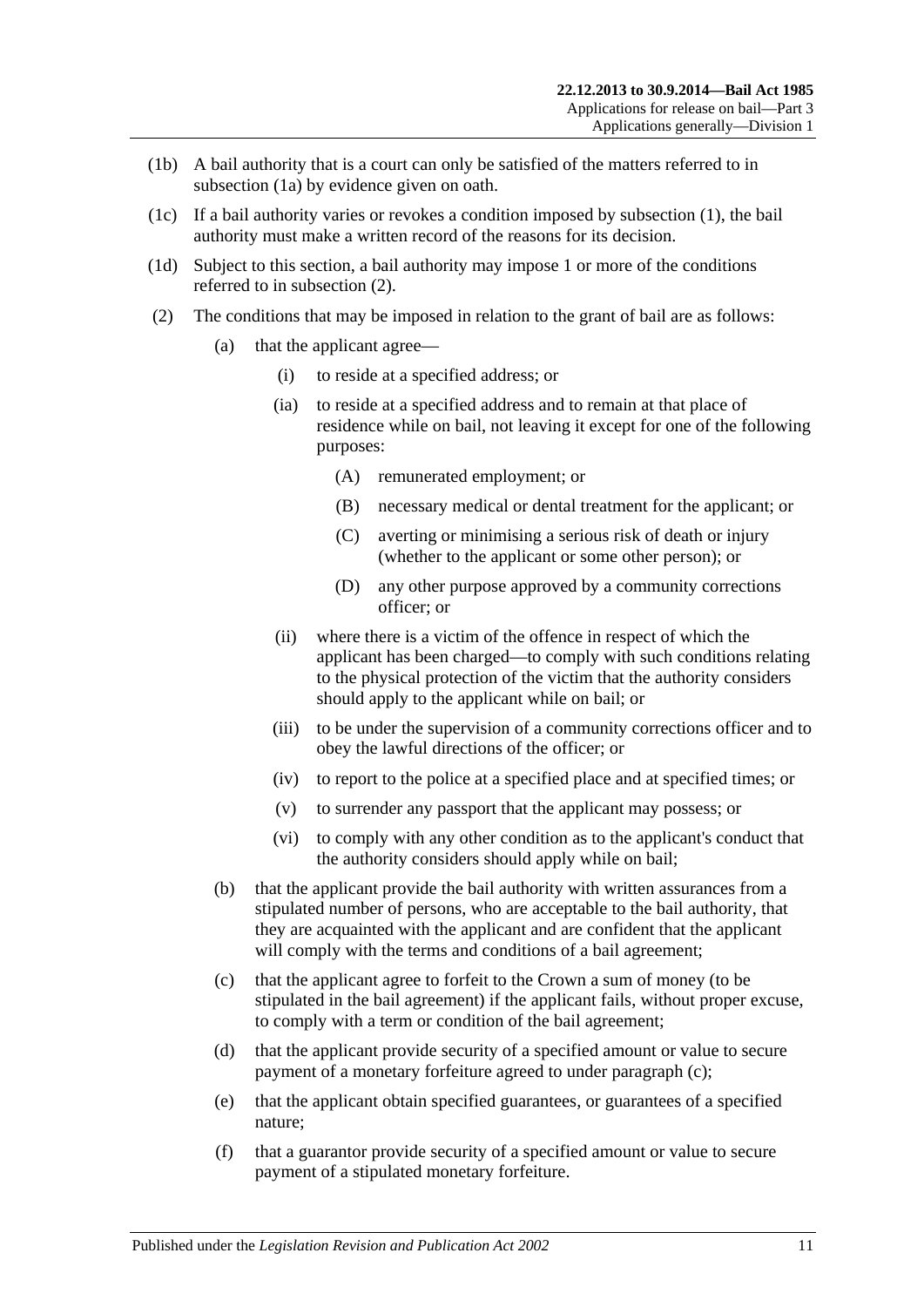- <span id="page-11-0"></span>(2aa) If the applicant is a serious and organised crime suspect, any grant of bail to the applicant—
	- (a) must be made subject to the following conditions:
		- (i) a condition that the applicant agree to reside at a specified address and to remain at that place of residence while on bail, not leaving it except for 1 of the following purposes:
			- (A) necessary medical or dental treatment for the applicant;
			- (B) averting or minimising a serious risk of death or injury (whether to the applicant or some other person);
			- (C) any other purpose approved by the Chief Executive Officer;
		- (ii) a condition that the applicant agree to be fitted with a device of a kind approved by the Chief Executive Officer for the purpose of monitoring compliance with the condition referred to in [subparagraph](#page-11-0) (i) and to comply with all reasonable directions of the Chief Executive Officer in relation to the device;
		- (iii) a condition that the applicant agree to not communicate with any person other than specified persons, or persons of a specified class or of a class prescribed by regulation;
		- (iv) a condition that the applicant agree to only use for communication purposes, or be in possession of, such telephones, mobile phones, computers or other communication devices as may be specified; and
	- (b) may not be made subject to the condition referred to in [subsection](#page-10-3)  $(2)(a)(ia)$ (but the bail authority may, subject to this section, impose any other condition referred to in [subsection](#page-10-1) (2)).
- <span id="page-11-1"></span>(2ab) If the applicant is a class 1 or class 2 offence suspect, any grant of bail to the applicant must, subject to this section, be made subject to the following conditions:
	- (a) a condition that the applicant agrees not to engage in child-related work;
	- (b) a condition that the applicant agrees not to apply for child-related work.
- (2ac) A bail authority may only vary or revoke conditions imposed in accordance with [subsection](#page-11-1) (2ab) if the bail authority is satisfied that—
	- (a) there are cogent reasons to do so; and
	- (b) the applicant engaging in child-related work will not pose a risk to the safety and well being of children.
- (2ad) If a bail authority varies or revokes a condition imposed by [subsection](#page-11-1) (2ab), the bail authority must make a written record of the reasons for its decision.
- (2a) In deciding on the conditions to be imposed in relation to a grant of bail, a bail authority should give special consideration to any submissions made by the Crown on behalf of a victim of the alleged offence.
- (3) A bail authority should not impose a condition under [subsection](#page-10-3)  $(2)(a)(ia)$  or [\(iii\)](#page-10-4) except on the application, or with the consent, of the Crown.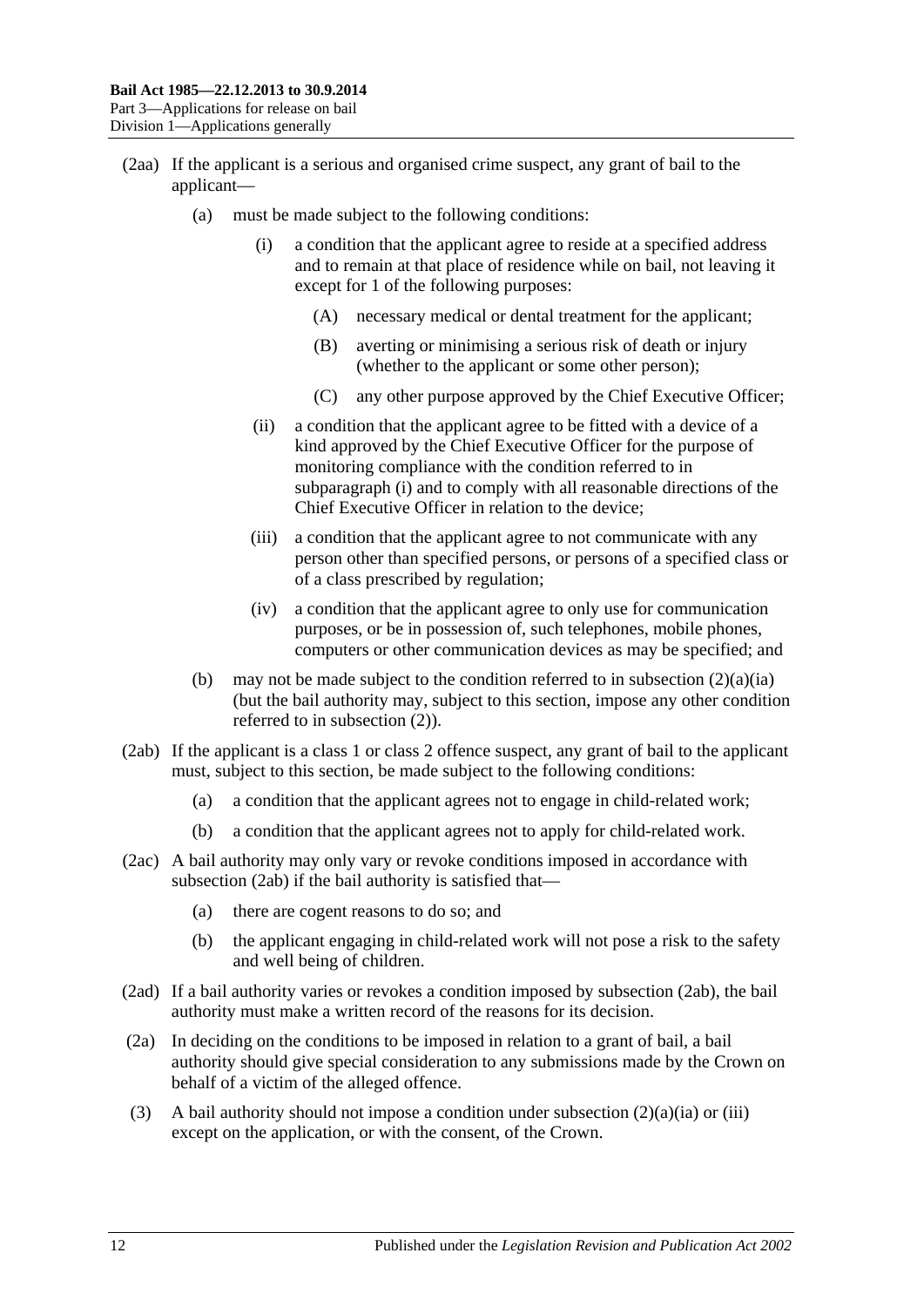- (3a) Before a bail authority imposes a condition under [subsection](#page-10-3)  $(2)(a)(ia)$  or  $(2aa)(a)(i)$ , the bail authority should obtain a report (whether oral or in writing) from the Crown on
	- (a) in the case of a condition under [subsection](#page-10-3)  $(2)(a)(ia)$ —the appropriateness of such a condition being imposed in the applicant's case; or
	- (b) in the case of a condition under [subsection](#page-11-0)  $(2aa)(a)(i)$ —whether the place of residence proposed to be specified in the condition is appropriate in the applicant's case.
- (4) A condition (other than a condition as to the conduct of the applicant while on bail) must not be imposed under this section unless the condition is, in the opinion of the bail authority, reasonably necessary to ensure that the applicant complies with the bail agreement.
- (5) A financial condition must not be imposed under this section unless the bail authority is of the opinion that the object of ensuring that the applicant complies with the bail agreement cannot be properly secured by a non-financial condition or combination of non-financial conditions.
- (6) It is a condition of every bail agreement that the person released in pursuance of the agreement will not leave the State for any reason—
	- (a) if the person is under the supervision of a community corrections officer—without the permission of the Chief Executive (or his or her nominee) of the administrative unit of which the community corrections officer is an officer or employee;
	- (c) in any other case—without the permission of—
		- (i) a judge or magistrate; or
		- (ii) a member of the police force of or above the rank of sergeant or in charge of a police station.
- (7) A condition imposed under this section must be stipulated in the bail agreement.
- <span id="page-12-0"></span>(7a) Where it is a condition of a bail agreement that the person released in pursuance of the agreement will remain at a particular place of residence, a member of the police force or a community corrections officer authorised by the Minister for the purpose may enter the residence at any time for the purpose of ascertaining whether or not the person is complying with the condition.
- (7b) A person must not hinder a person referred to in [subsection](#page-12-0) (7a) in the exercise of powers under that subsection.

Maximum penalty: \$2 500.

- (8) Where it is a condition of a bail agreement that the person released in pursuance of this agreement will be under the supervision of a community corrections officer and obey the lawful directions of that officer, the officer to whom the person is assigned for supervision may give reasonable directions—
	- (a) requiring that person to report to the officer on a regular basis; or
	- (b) requiring that person to notify the officer of any change in the person's place of residence, or in the person's employment; or
	- (c) on any other matter stipulated by the bail authority.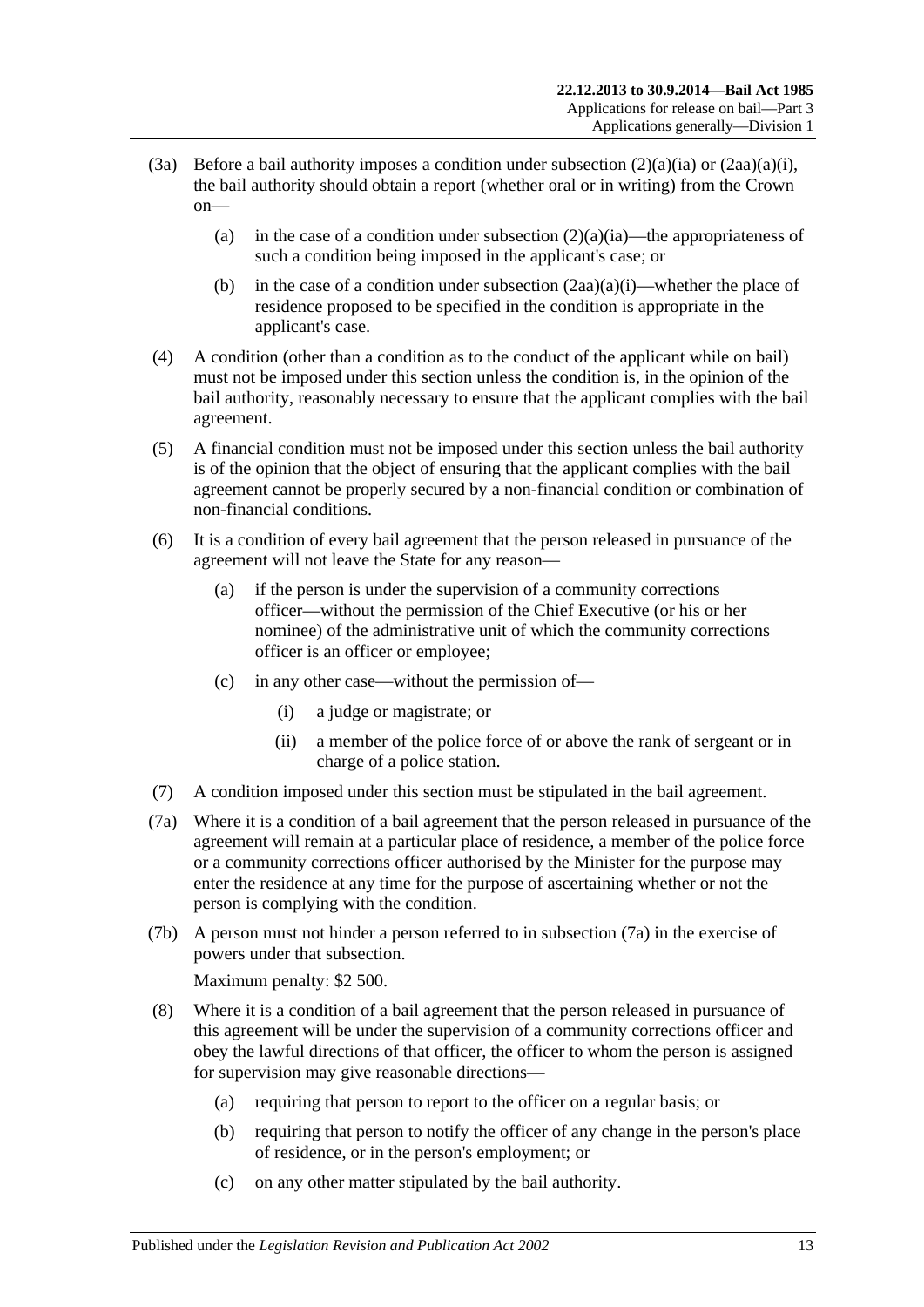### <span id="page-13-1"></span>(9) Where—

- (a) a bail authority imposes a condition under this section; but
- (b) the applicant remains in custody because the condition is not fulfilled,

the applicant must (if he or she is not sooner released) be brought back before a bail authority for a review of the condition as soon as reasonably practicable and, in any event, within five working days after the condition is imposed.

- (10) A bail authority may, on a review of a condition under [subsection](#page-13-1) (9)—
	- (a) confirm the condition;
	- (b) vary the condition;
	- (c) revoke the condition;
	- (d) impose any other condition under this section that the bail authority thinks fit.
- (11) Where a bail authority imposes a condition requiring a person—
	- (a) to remain at a particular place of residence while on bail; or
	- (b) to be under the supervision of a community corrections officer,

the bail authority must ensure that a copy of the bail agreement is furnished to the relevant responsible Minister.

- (12) A condition of bail may relate to a place or circumstances outside the State.
- (13) In this section—

*child-related work* has the same meaning as in the *[Child Sex Offenders Registration](http://www.legislation.sa.gov.au/index.aspx?action=legref&type=act&legtitle=Child%20Sex%20Offenders%20Registration%20Act%202006)  Act [2006](http://www.legislation.sa.gov.au/index.aspx?action=legref&type=act&legtitle=Child%20Sex%20Offenders%20Registration%20Act%202006)*;

*class 1 offence suspect* means a person who has been charged with a class 1 offence (within the meaning of the *[Child Sex Offenders Registration Act](http://www.legislation.sa.gov.au/index.aspx?action=legref&type=act&legtitle=Child%20Sex%20Offenders%20Registration%20Act%202006) 2006*);

*class 2 offence suspect* means a person who has been charged with a class 2 offence (within the meaning of the *[Child Sex Offenders Registration Act](http://www.legislation.sa.gov.au/index.aspx?action=legref&type=act&legtitle=Child%20Sex%20Offenders%20Registration%20Act%202006) 2006*).

### <span id="page-13-2"></span><span id="page-13-0"></span>**11A—Bail authority may direct person to surrender firearm etc**

- (1) A bail authority may, in relation to a grant of bail that is subject to the condition imposed by section  $11(1)(a)$ , direct the person to whom the grant of bail relates to surrender forthwith at a police station specified by the bail authority any firearm, ammunition or part of a firearm owned or possessed by the person.
- (2) A person who refuses or fails to comply with a direction under [subsection](#page-13-2) (1) is guilty of an offence.

Maximum penalty: \$10 000 or imprisonment for 2 years.

- (3) No criminal liability attaches to a person to the extent that he or she is complying with a direction under this section.
- (4) The Commissioner of Police must deal with any surrendered firearm, ammunition or part of a firearm in accordance with the scheme set out in the regulations.
- (5) No compensation is payable by the Crown in respect of the exercise of a power or function under this section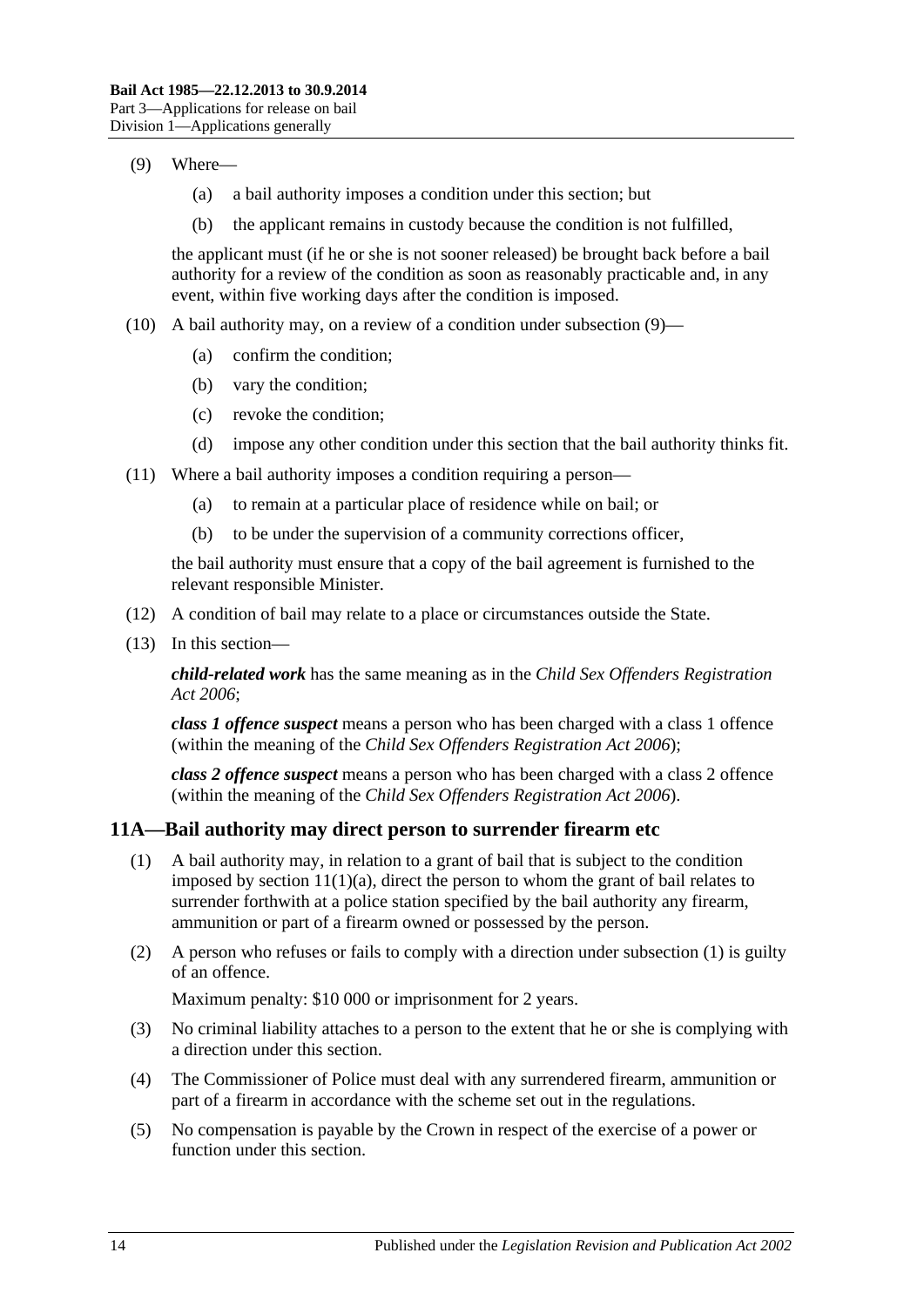(6) The regulations may provide for the payment, recovery or waiver of fees in respect of this section.

## <span id="page-14-0"></span>**12—Refusal of application**

- (1) Where a bail authority decides to refuse an application for release on bail, the bail authority must make a written record of the reasons for its decision.
- (2) The refusal of an application for release on bail does not preclude further applications.

## <span id="page-14-1"></span>**Division 2—Procedure on arrest**

### <span id="page-14-2"></span>**13—Procedure on arrest**

- (1) Where a member of the police force arrests a person who is, upon arrest, eligible to apply for release on bail, the member of the police force—
	- (a) must, as soon as reasonably practicable after delivering the arrested person to a police station after making the arrest, take reasonable steps to ensure that the arrested person and, where the arrested person is a child, any guardian who is present, understands that the arrested person is entitled to apply for release on bail under this Act; and
	- (b) must ensure that the arrested person and, where the arrested person is a child, any guardian who is present, receives—
		- (i) a written statement, in the prescribed form, explaining how, and to what authorities, an application for release on bail may be made under this Act; and
		- (ii) the appropriate form for making an application for release on bail.
- (2) An eligible person who is a child and has applied unsuccessfully to a member of the police force for release on bail must, if the child or a guardian so requests, be brought as soon as practicable before the Youth Court of South Australia for the purpose of making an application for release on bail.
- <span id="page-14-3"></span>(3) An eligible person who has been arrested on a charge of an offence must, if not released beforehand, be brought before the appropriate authority on the charge in relation to which he or she was arrested as soon as reasonably practicable on the next working day following the day of arrest but in any event not later than 4 p.m. on that day.
- (4) The appropriate authority before whom a person is brought under [subsection](#page-14-3) (3) must inquire whether that person desires to apply for release on bail and, if the person to whom the inquiry is directed answers affirmatively, the authority must afford the person a reasonable opportunity to apply for release on bail.
- (5) In this section—

*appropriate authority* means—

- (a) in relation to a child—the *Youth Court of South Australia*;
- (b) in any other case—the Magistrates Court.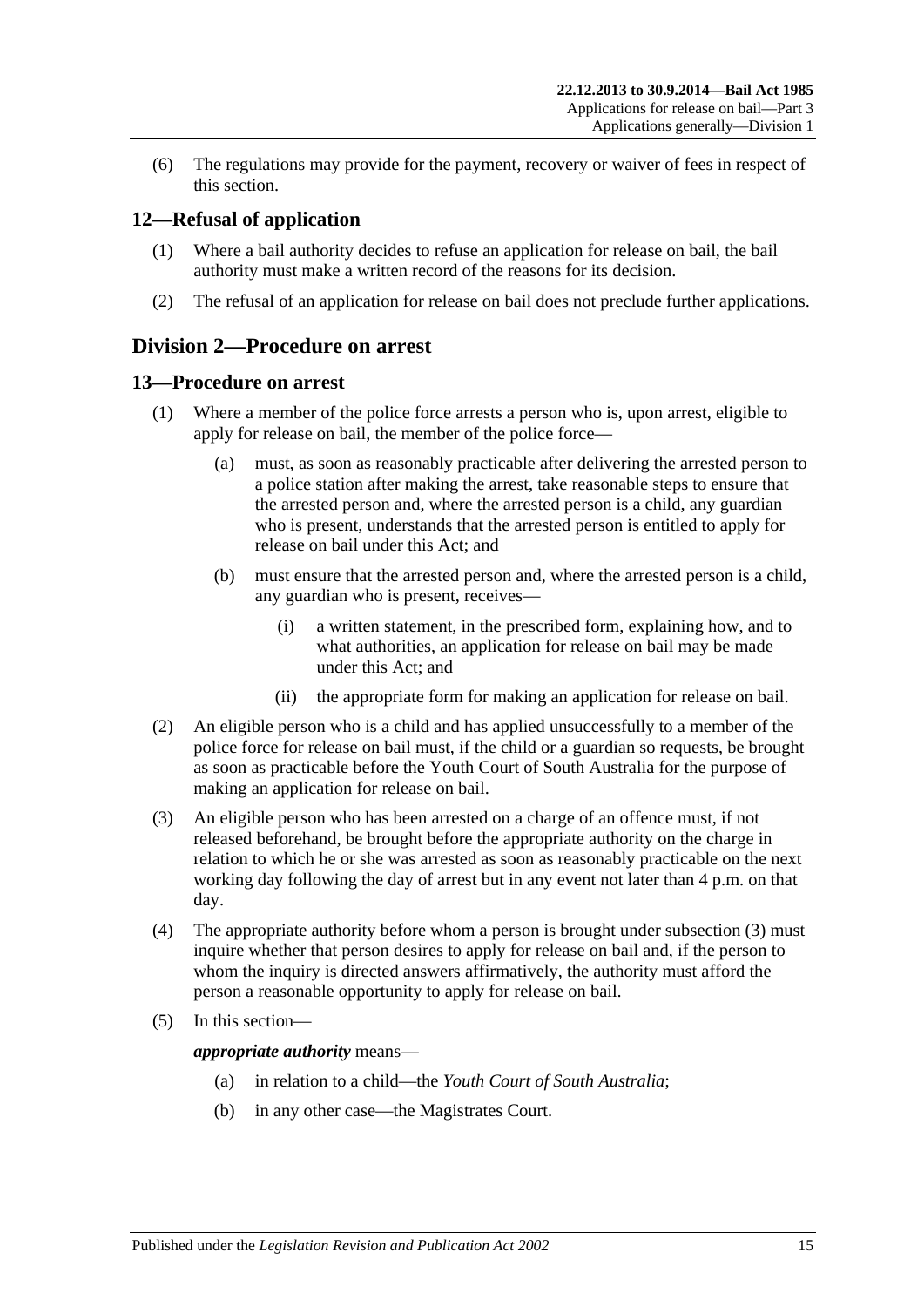# <span id="page-15-0"></span>**Part 4—Review of decisions of bail authorities**

## <span id="page-15-1"></span>**14—Review of decisions of bail authorities**

- (1) A decision of a bail authority (not being the Supreme Court) is subject to review under this section.
- (2) A review may be carried out under this section on the application of the Crown, the person applying for release on bail or, where the person applying for release on bail is a child, the child or a guardian of the child—
	- (a) by the Supreme Court; or
	- (b) where the decision subject to review is a decision of a member of the police force or a court constituted of justices—by a magistrate.
- (3) On a review, the reviewing authority will reconsider the application for release on bail and may make any decision on that application that should, in the opinion of the reviewing authority, have been made in the first instance.
- (4) Where an application for review of a decision of a bail authority is made, the bail authority must furnish the reviewing authority with any documentary or other material in its possession that may be relevant to the review.
- (5) The reviewing authority must hear and determine an application under this section as expeditiously as possible.

## <span id="page-15-3"></span><span id="page-15-2"></span>**15—Telephone review**

- (1) Subject to this section, where—
	- (a) an application for release on bail is made to a member of the police force or a court constituted of justices; and
	- (b) the applicant is dissatisfied with the decision made on the application; and
	- (c) there is no magistrate in the vicinity immediately available to review the decision,

the member of the police force or the justices who made the decision must, on the written application of the applicant or, where the applicant is a child, on the written application of the child or a guardian of the child, contact a magistrate by telephone for the purpose of having the decision reviewed.

- (2) Where a magistrate is contacted under [subsection](#page-15-3) (1), the following provisions apply:
	- (a) the magistrate must make such inquiries as the magistrate thinks necessary to satisfy himself or herself of the genuineness of the application for review; and
	- (b) the member of the police force or justices who made the decision must explain to the magistrate—
		- (i) the circumstances of the application for bail; and
		- (ii) the nature of the decision made on the application; and
		- (iii) the reasons for that decision; and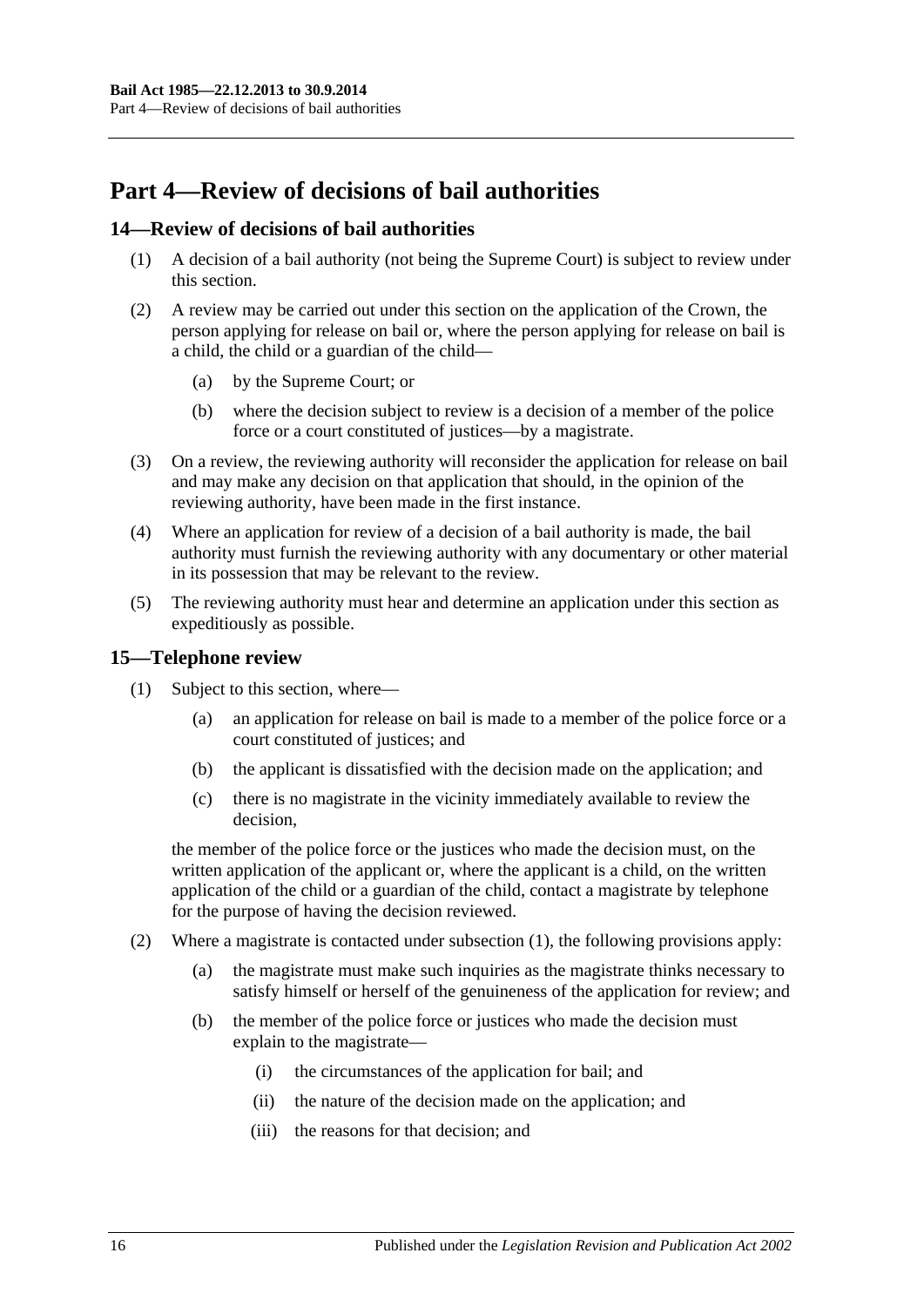- (c) the magistrate must then speak with the person who applied for the bail or any legal practitioner representing or assisting that person, and any other person who may be present and who may, in the opinion of the magistrate, assist in explaining the circumstances of the particular case, for the purpose of ensuring that the magistrate is fully informed—
	- (i) of the grounds and circumstances of the application for bail; and
	- (ii) of the reasons for the applicant's dissatisfaction with the decision taken on the application; and
	- (iii) where the applicant is a child—of the circumstances of the child; and
- (d) if the decision that is the subject of the review was made by justices—the magistrate must then speak with the member of the police force who appeared before the justices and opposed the application for bail (if he or she is present and wishes to speak in relation to the application for review); and
- (e) the magistrate must then advise the member of the police force or justices who made the original decision of the decision on review, and bail must then be granted or refused in accordance with that decision.
- (3) This section does not apply in relation to a decision made on application to a member of the police force upon arrest where the arrested person (not being a child) can be brought before the Magistrates Court constituted of a magistrate not later than 4 p.m. on the next day following the day of arrest.

### <span id="page-16-0"></span>**15A—Review of magistrate's decision by Supreme Court**

- (1) Subject to this section, a decision of a magistrate on a review of a decision of a bail authority is subject to review by the Supreme Court.
- (2) A review may be carried out under this section on the application of the Crown, the person applying for release on bail or, where the person applying for release on bail is a child, the child or a guardian of the child.
- (3) A review under this section may only occur with the permission of the Supreme Court (which should only be granted where it appears that there may have been some error of law or fact).

### <span id="page-16-1"></span>**16—Stay of release on application for review**

- (1) Notwithstanding any other provision of this Act, where—
	- $(a)$
- (i) a bail authority decides to release a person on bail; or
- (ii) on a review by a magistrate of a decision to release a person on bail the magistrate decides to release the person on bail; and
- (b) a member of the police force or counsel appearing on behalf of the Crown immediately indicates that an application for review of the decision will be made under this Part,

the release must be deferred.

- (2) The period of deferral ends when—
	- (a) the review is completed; or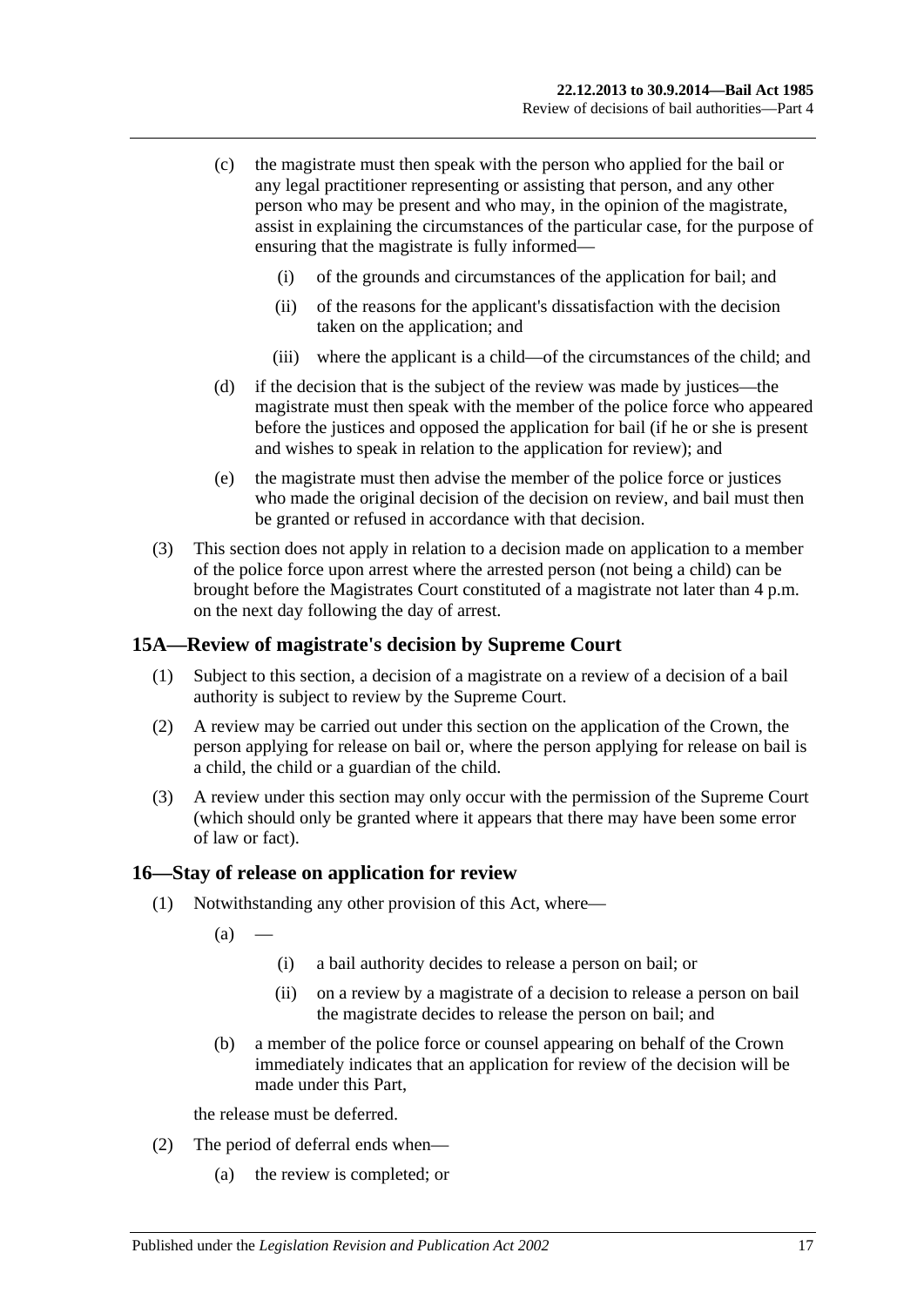- <span id="page-17-4"></span>(b) a member of the police force or some other person acting on behalf of the Crown files with the bail authority a notice that the Crown does not desire to proceed with the review; or
- (c) 72 hours elapse,

<span id="page-17-5"></span>whichever first occurs.

(3) If a person is released pursuant to [subsection](#page-17-4) (2)(b) or [\(c\),](#page-17-5) the conditions of bail are those that would have applied had the person's release not been deferred.

# <span id="page-17-0"></span>**Part 5—Enforcement and termination of bail**

## <span id="page-17-1"></span>**17—Non-compliance with bail agreement constitutes offence**

- (1) A person who, without reasonable excuse, contravenes or fails to comply with a term or condition of a bail agreement is guilty of an offence. Maximum penalty: \$10 000 or imprisonment for 2 years.
- (2) A penalty imposed under this section must not exceed the maximum penalty that may be imposed for the principal offence.
- (3) A penalty imposed under this section is in addition to any pecuniary forfeiture that the convicted person suffers or may suffer in consequence of the offence.
- (4) A reference in this section to the principal offence is a reference to—
	- (a) the offence with which the person released on bail was charged; or
	- (b) where that person was charged with a number of offences—that one of the offences that attracts the highest penalty.

## <span id="page-17-2"></span>**17A—Guarantor must inform member of police force if person fails to comply with bail agreement**

Where a guarantor knows, or has reasonable cause to suspect, that the person released under the bail agreement has failed to comply with a term or condition of the agreement in relation to which his or her guarantee has been given, the guarantor must take reasonable steps to inform a member of the police force that the failure has, or may have, occurred.

Maximum penalty: \$1 250.

## <span id="page-17-3"></span>**18—Arrest of eligible person on non-compliance with bail agreement**

- (1) Where it appears to a court or justice that a person released on bail has contravened or failed to comply with a term or condition of a bail agreement, it may-
	- (a) cancel the right of the person to be at liberty in pursuance of the agreement; and
	- (b) if it appears necessary or desirable to do so—issue a warrant for the person's arrest.
- <span id="page-17-6"></span>(2) A member of the police force may arrest without warrant a person released on bail if he or she has reasonable grounds for believing that the person—
	- (a) intends to abscond; or
	- (b) is contravening or failing to comply with a bail agreement; or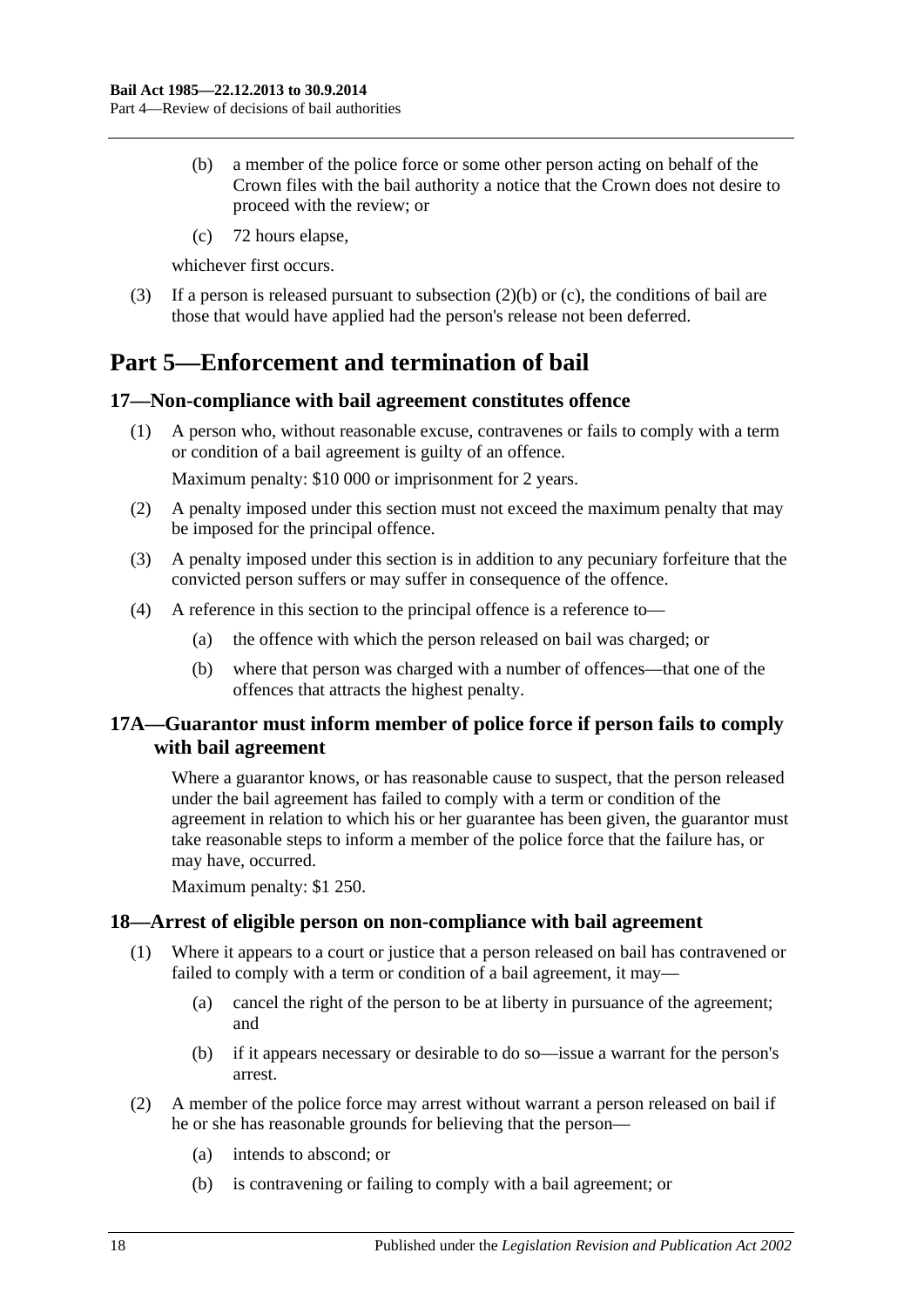- (c) has contravened or failed to comply with a bail agreement.
- (3) A person who is arrested without warrant pursuant to [subsection](#page-17-6) (2) must, after being delivered into custody at a police station, be brought as soon as practicable before—
	- (a) the court before which the person is bound to appear; or
	- (b) the Magistrates Court.

### <span id="page-18-3"></span><span id="page-18-0"></span>**19—Estreatment**

- (1) Where a person who has been released in pursuance of a bail agreement contravenes or fails to comply with a term or condition of the agreement—
	- (a) the court before which that person is bound to appear; or
	- (b) the Magistrates Court,

may on the application of the Crown, or on its own initiative, order that a pecuniary forfeiture stipulated in a bail agreement or a guarantee be carried into effect.

- (2) An order for pecuniary forfeiture under [subsection](#page-18-3) (1) may provide that the order is not to be carried into effect until a subsequent day to be fixed by the court making the order.
- (3) Where a court makes an order under this section, the court may at any time for any sufficient reason on the application of the person in relation to whom the order is made, or on its own initiative—
	- (a) reduce the amount of the forfeiture as stipulated in the bail agreement or guarantee; or
	- (b) rescind its order.
- (3a) A court that makes an order under this section may allow time for payment of the amount forfeited and, if appropriate, direct that the amount be paid in instalments.
- (4) The amount of a pecuniary forfeiture that is carried into effect pursuant to an order under this section may be recovered as a fine.

### <span id="page-18-1"></span>**19A—Arrest of person who is serious and organised crime suspect**

Where it appears to a court that—

- (a) the matters referred to in section  $3A(1)(a)$ , [\(b\)](#page-2-2) and [\(c\)](#page-2-3) apply in relation to a person who has been released on bail; but
- (b) no application was made by a police officer to the bail authority for a determination to that effect,

the court may—

- (c) cancel the right of the person to be at liberty in pursuance of the agreement; and
- (d) if it appears necessary or desirable to do so—issue a warrant for the person's arrest.

## <span id="page-18-2"></span>**20—Termination of bail agreement**

When a person who is on bail is sentenced, or discharged without sentence, the bail agreement and guarantees (if any) terminate.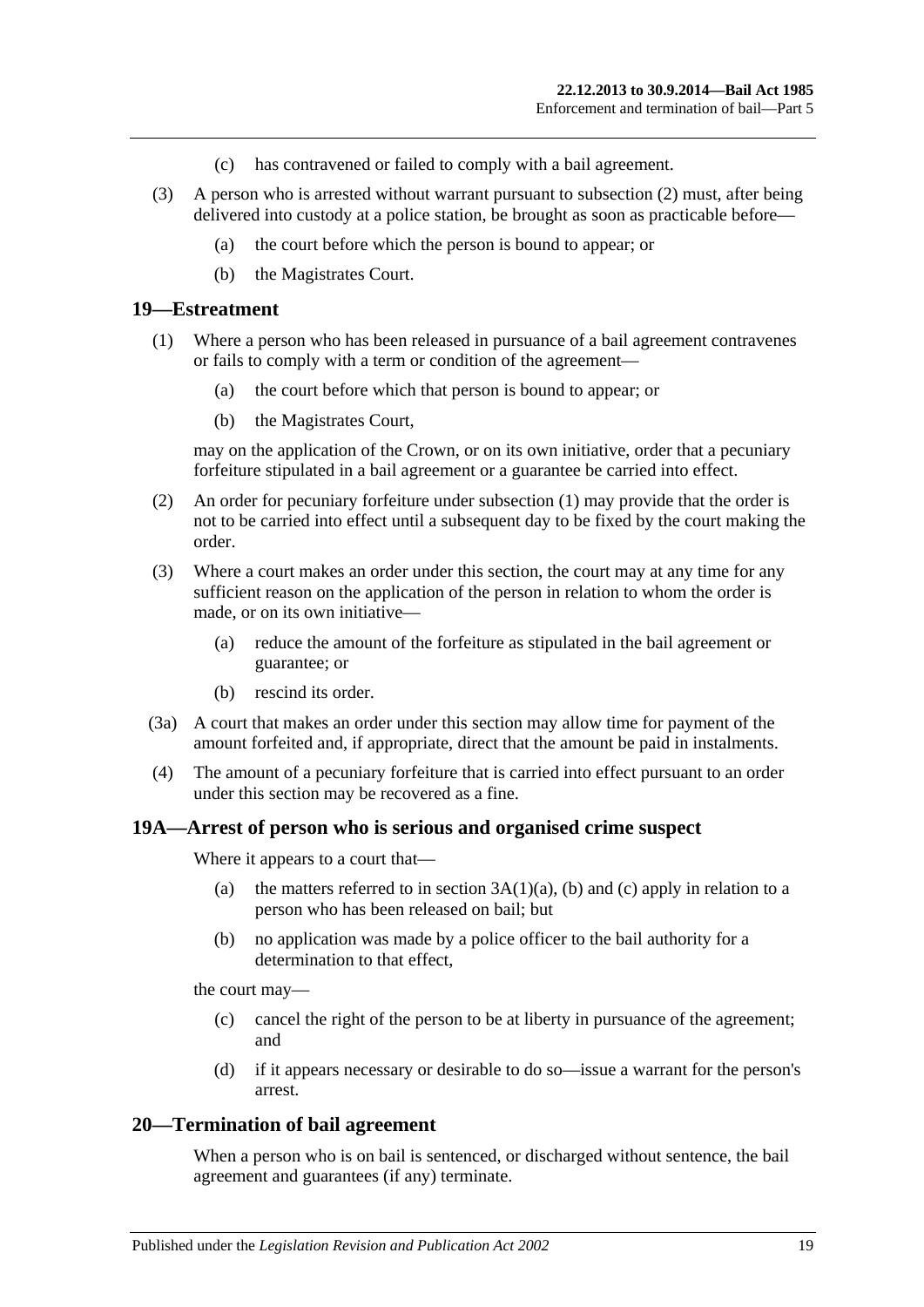# <span id="page-19-0"></span>**Part 6—Miscellaneous**

## <span id="page-19-1"></span>**21—Evidence**

An apparently genuine document purporting to be a bail agreement or guarantee, or a copy of a bail agreement or guarantee, will be accepted by any court or justice as evidence of the bail agreement or guarantee and of its terms and conditions.

## <span id="page-19-2"></span>**21A—Applications on behalf of the Crown**

An application may be made or a consent given under this Act on behalf of the Crown  $bv$ —

- (a) the Director of Public Prosecutions; or
- (b) a person acting on the instructions of the Crown; or
- (c) any member of the police force.

### <span id="page-19-3"></span>**21B—Intervention programs**

- (1) When a court releases a person who has been charged with an offence on bail, the court may make it a condition of the bail agreement that the person undertake an intervention program.
- (2) However—
	- (a) if the person does not agree to the imposition of such a condition, the court cannot impose it; and
	- (b) before the court imposes such a condition the court must satisfy itself that—
		- (i) the person is eligible for the services to be included on the program in accordance with applicable eligibility criteria (if any); and
		- (ii) those services are available for the person at a suitable time and place.
- (3) The court may make appropriate orders for assessment of the person to determine—
	- (a) a form of intervention program that is appropriate for the person; and
	- (b) the person's eligibility for the services included on the program,

and may release the person on bail on condition that he or she undertake the assessment as ordered.

- <span id="page-19-4"></span>(4) Where a bail agreement contains a condition under this section—
	- (a) the person released on bail under the agreement must comply with conditions regulating his or her participation in the assessment or intervention program notified from time to time by the person's case manager; and
	- (b) a failure to comply with a requirement under [paragraph](#page-19-4) (a) may be regarded as a breach of a condition of the bail agreement.
- (5) The court may, at any time, on application by a person released on bail on condition that he or she participate in an assessment or intervention program, make an order revoking or varying the condition.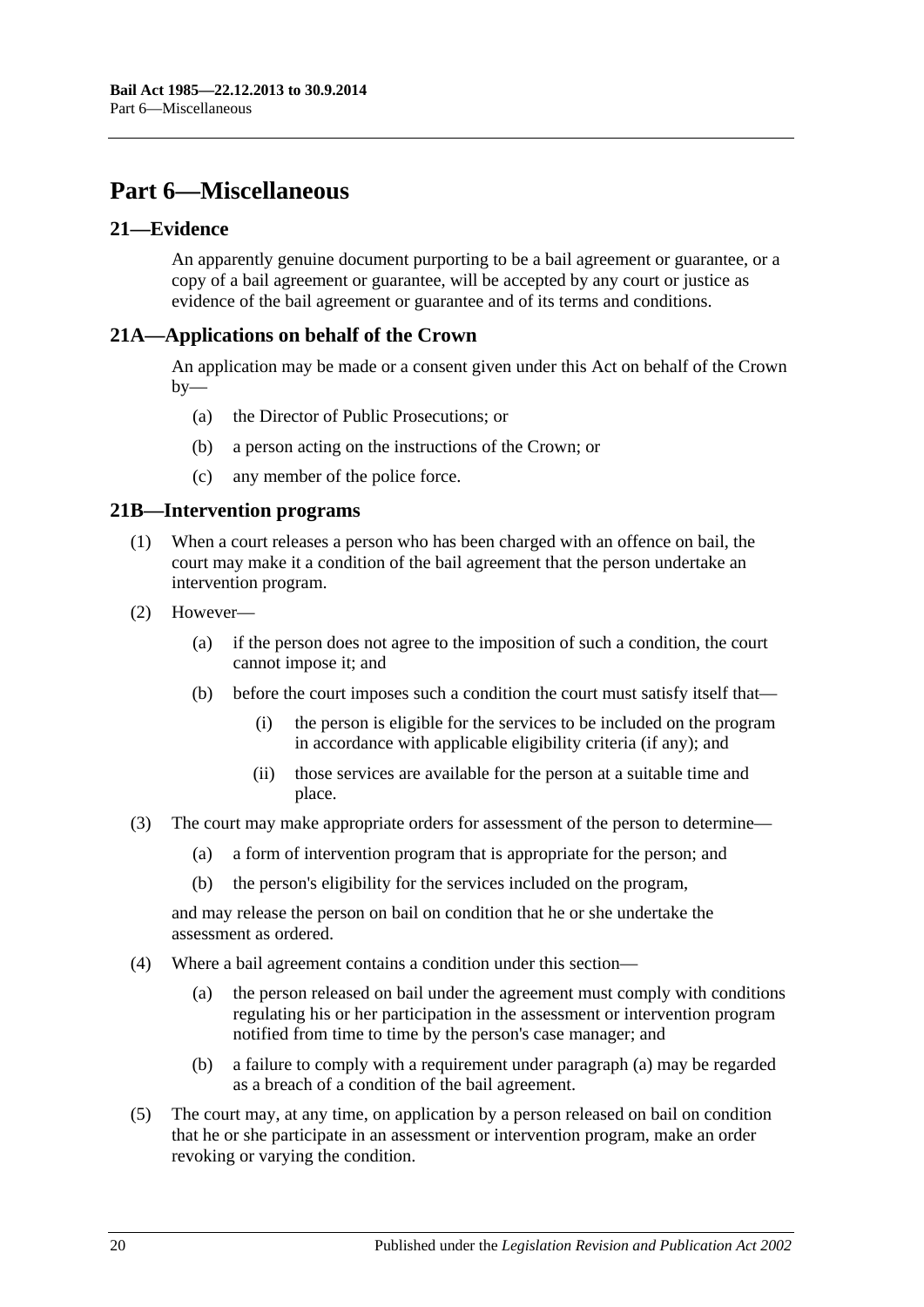- (6) If an intervention program manager considers that—
	- (a) a person has failed to comply with a condition regulating the person's participation in an assessment or intervention program; and
	- (b) the failure to comply (of itself or in connection with other matters) suggests that the person is unwilling to participate in the assessment or program as directed,

the manager must refer the matter to the court and the court must then determine whether the failure to comply constitutes a breach of the bail agreement.

- (7) A certificate apparently signed—
	- (a) by an intervention program manager as to—
		- (i) whether the services to be included on a program are available for a particular person and, if so, when they will be available; or
		- (ii) whether a particular person is eligible for the services to be included on a program; or
	- (b) by a case manager as to whether a particular person has complied with conditions regulating his or her participation in an assessment or intervention program,

is admissible as evidence of the matter so certified.

### <span id="page-20-0"></span>**21C—Power of delegation—intervention program manager**

- (1) An intervention program manager may, by instrument in writing, delegate a power or function under this Act—
	- (a) to a particular person; or
	- (b) to the person for the time being occupying a particular position.
- (2) A power or function so delegated under this section may, if the instrument of delegation so provides, be further delegated.
- (3) A delegation—
	- (a) may be absolute or conditional; and
	- (b) does not derogate from the power of the delegator to act in a matter; and
	- (c) is revocable at will.

### <span id="page-20-1"></span>**22—False information on bail applications**

A person who provides false information in an application for release on bail knowing it to be false is guilty of an offence.

Maximum penalty: \$1 250.

#### <span id="page-20-2"></span>**23—Period of release on bail not to count as part of sentence**

Where a person under sentence of imprisonment is released on bail pending the hearing and determination of an appeal, the period of release does not count as part of the sentence.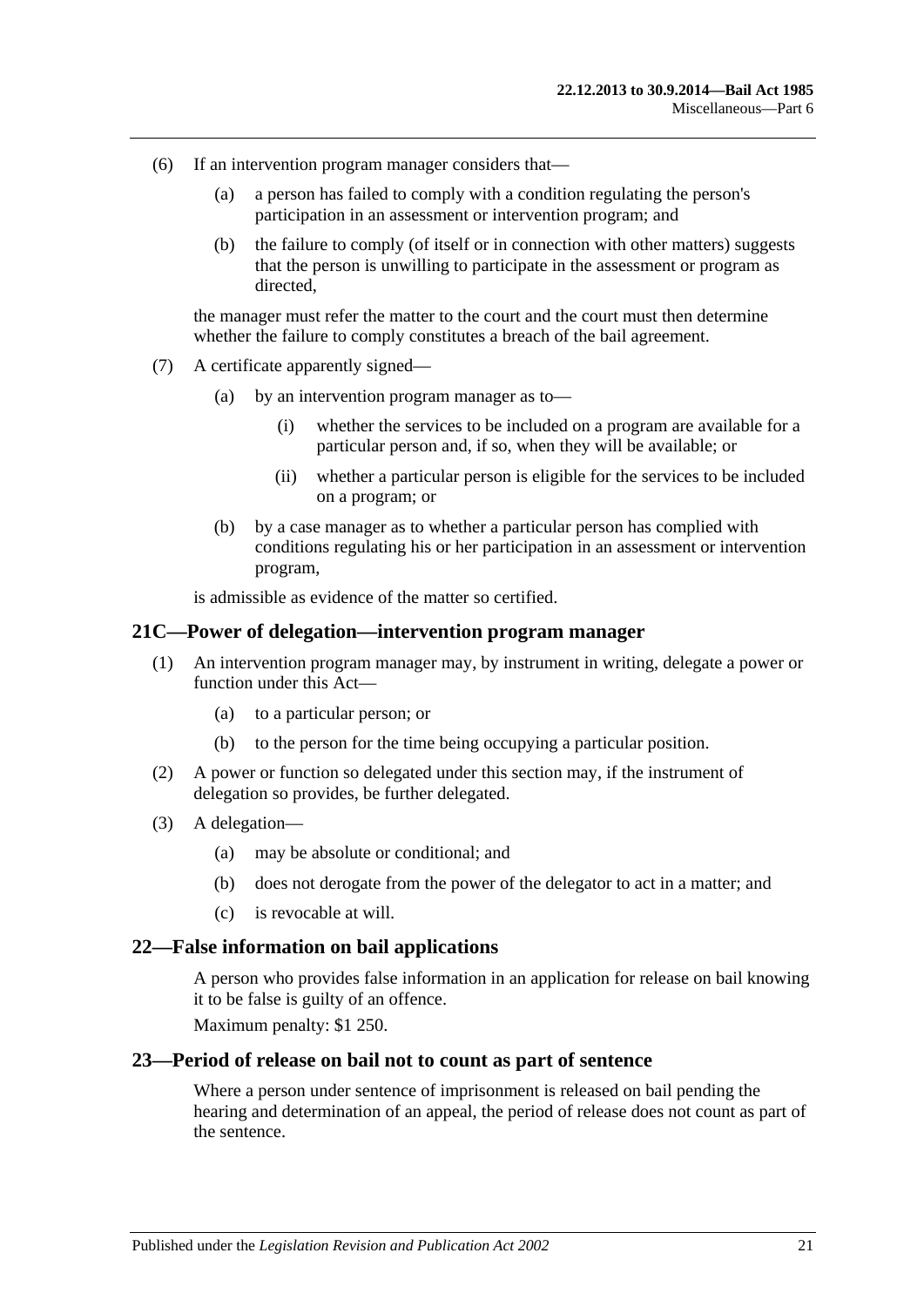## <span id="page-21-0"></span>**23A—Bail authority to consider intervention orders**

- (1) If a police officer or a person representing the Crown in bail proceedings is made aware that the victim of the alleged offence, or a person otherwise connected with proceedings for the alleged offence, feels a need for protection from the alleged offender or any other person associated with the alleged offender—
	- (a) the police officer or other person must ensure that the perceived need for protection is brought to the attention of the bail authority; and
	- (b) the bail authority must consider—
		- (i) if the bail authority is a court—whether to issue an intervention order in accordance with this section; or
		- (ii) in any other case—whether to apply to the Magistrates Court for an intervention order under the *[Intervention Orders \(Prevention of](http://www.legislation.sa.gov.au/index.aspx?action=legref&type=act&legtitle=Intervention%20Orders%20(Prevention%20of%20Abuse)%20Act%202009)  [Abuse\) Act](http://www.legislation.sa.gov.au/index.aspx?action=legref&type=act&legtitle=Intervention%20Orders%20(Prevention%20of%20Abuse)%20Act%202009) 2009*.
- (2) If an applicant for bail is a serious and organised crime suspect, the bail authority must, on its own initiative, consider—
	- (a) if the bail authority is a court—whether to issue an intervention order in accordance with this section; or
	- (b) in any other case—whether to apply to the Magistrates Court for an intervention order under the *[Intervention Orders \(Prevention of Abuse\)](http://www.legislation.sa.gov.au/index.aspx?action=legref&type=act&legtitle=Intervention%20Orders%20(Prevention%20of%20Abuse)%20Act%202009)  Act [2009](http://www.legislation.sa.gov.au/index.aspx?action=legref&type=act&legtitle=Intervention%20Orders%20(Prevention%20of%20Abuse)%20Act%202009)*.
- (3) A court may, when determining a bail application, exercise the powers of the Magistrates Court to issue against the applicant or any person associated with the applicant, an intervention order under the *[Intervention Orders \(Prevention of Abuse\)](http://www.legislation.sa.gov.au/index.aspx?action=legref&type=act&legtitle=Intervention%20Orders%20(Prevention%20of%20Abuse)%20Act%202009)  Act [2009](http://www.legislation.sa.gov.au/index.aspx?action=legref&type=act&legtitle=Intervention%20Orders%20(Prevention%20of%20Abuse)%20Act%202009)* as if an application had been made under that Act against the applicant or other person.
- (4) An order issued under this section has effect as an intervention order under the *[Intervention Orders \(Prevention of Abuse\) Act](http://www.legislation.sa.gov.au/index.aspx?action=legref&type=act&legtitle=Intervention%20Orders%20(Prevention%20of%20Abuse)%20Act%202009) 2009*.

### <span id="page-21-1"></span>**24—Act not to affect provisions relating to intervention and restraining orders**

Except as provided in [section](#page-21-0) 23A, nothing in this Act affects the operation of—

- (a) the *[Intervention Orders \(Prevention of Abuse\) Act](http://www.legislation.sa.gov.au/index.aspx?action=legref&type=act&legtitle=Intervention%20Orders%20(Prevention%20of%20Abuse)%20Act%202009) 2009*; or
- (b) the provisions of the *[Summary Procedure Act](http://www.legislation.sa.gov.au/index.aspx?action=legref&type=act&legtitle=Summary%20Procedure%20Act%201921) 1921* relating to restraining orders.

### <span id="page-21-2"></span>**25—Non-application of 48 Geo. III c. 58 in this State**

The Act of the Imperial Parliament 48 Geo. III c. 58 has no further force or effect in this State.

### <span id="page-21-3"></span>**26—Regulations**

The Governor may make such regulations as are contemplated by this Act or as are necessary or expedient for the purposes of this Act.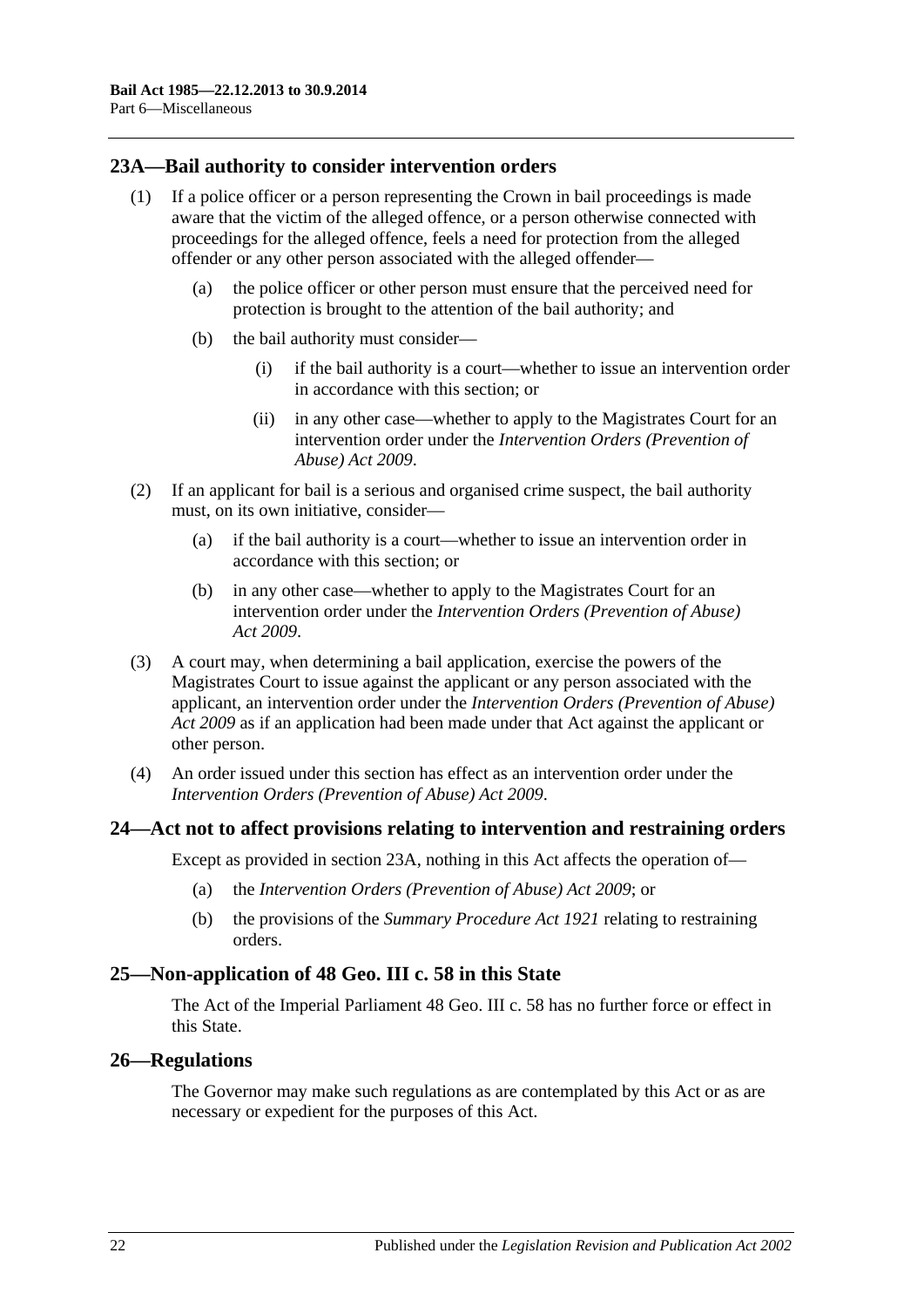# <span id="page-22-0"></span>**Legislative history**

## **Notes**

- Amendments of this version that are uncommenced are not incorporated into the text.
- Please note—References in the legislation to other legislation or instruments or to titles of bodies or offices are not automatically updated as part of the program for the revision and publication of legislation and therefore may be obsolete.
- Earlier versions of this Act (historical versions) are listed at the end of the legislative history.
- For further information relating to the Act and subordinate legislation made under the Act see the Index of South Australian Statutes or www.legislation.sa.gov.au.

# **Principal Act and amendments**

New entries appear in bold.

| Year | No | Title                                                                                           | Assent     | Commencement                                                           |
|------|----|-------------------------------------------------------------------------------------------------|------------|------------------------------------------------------------------------|
| 1985 | 5  | <b>Bail Act 1985</b>                                                                            | 7.3.1985   | 7.7.1985 (Gazette 9.5.1985 p1399)                                      |
| 1986 | 33 | Statutes Amendment (Children's Bail) 10.4.1986<br>Act 1986                                      |            | 30.3.1987 (Gazette 26.2.1987 p440)                                     |
| 1987 | 32 | <b>Bail Act Amendment Act 1987</b>                                                              | 23.4.1987  | 4.10.1987 (Gazette 30.7.1987 p273)                                     |
| 1990 | 23 | <b>Statute Law Revision Act 1990</b>                                                            | 26.4.1990  | Sch 2-29.6.1990 (Gazette 14.6.1990<br>p1606                            |
| 1991 | 49 | <b>Director of Public Prosecutions</b><br>Act 1991                                              | 21.11.1991 | 6.7.1992 (Gazette 25.6.1992 p1869)                                     |
| 1991 | 69 | <b>Statutes Repeal and Amendment</b><br>(Courts) Act 1991                                       | 12.12.1991 | 6.7.1992 (Gazette 2.7.1992 p209)                                       |
| 1993 | 62 | <b>Statutes Amendment (Courts)</b><br>Act 1993                                                  | 27.5.1993  | ss 19-23-1.7.1993 (Gazette 24.6.1993<br>p2047                          |
| 1993 | 94 | <b>Statutes Repeal and Amendment</b><br>(Children's Protection and Young<br>Offenders) Act 1993 | 4.11.1993  | 1.1.1994 (Gazette 4.11.1993 p2177)                                     |
| 1994 | 22 | Domestic Violence Act 1994                                                                      | 26.5.1994  | 1.8.1994 (Gazette 14.7.1994 p68)                                       |
| 1995 | 27 | <b>Statutes Amendment</b><br>(Attorney-General's Portfolio)<br>Act 1995                         | 27.4.1995  | ss 4-11-10.7.1995 (Gazette 29.6.1995<br>p2973                          |
| 1996 | 67 | <b>Statutes Amendment</b><br>(Attorney-General's Portfolio)<br>Act 1996                         | 15.8.1996  | ss 4 & 5-17.10.1996 (Gazette<br>17.10.1996 p1361)                      |
| 1999 | 42 | <b>Statutes Amendment and Repeal</b><br>(Justice Portfolio) Act 1999                            | 5.8.1999   | Pt 3 (ss $5-10$ )-1.9.2000 (Gazette<br>11.5.2000 p2472)                |
| 2005 | 49 | <b>Statutes Amendment (Intervention</b><br>Programs and Sentencing Procedures)<br>Act 2005      | 27.10.2005 | Pt 2 (ss $4 \& 5$ ) and Sch 1-19.12.2005<br>(Gazette 15.12.2005 p4326) |
| 2005 | 56 | Justices of the Peace Act 2005                                                                  | 17.11.2005 | Sch 2 (cl 7)-1.7.2006 (Gazette<br>22.6.2006 p2012)                     |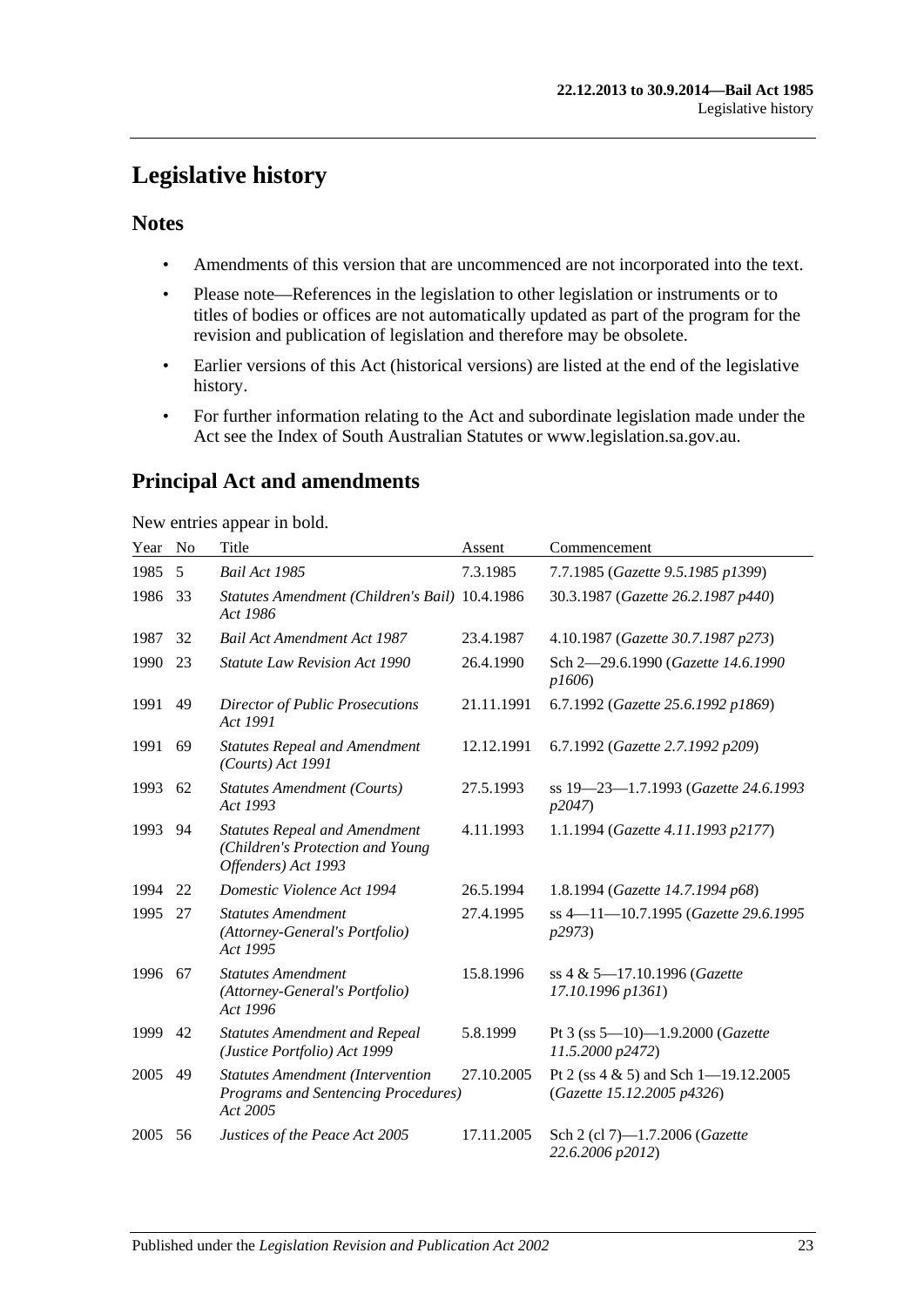### **Bail Act 1985—22.12.2013 to 30.9.2014**

Legislative history

| 2005 | 81 | <b>Statutes Amendment (Vehicle and</b><br>Vessel Offences) Act 2005              | 8.12.2005  | Pt 3 (s 13)-30.7.2006 (Gazette<br>27.7.2006 p2400)                |
|------|----|----------------------------------------------------------------------------------|------------|-------------------------------------------------------------------|
| 2006 | 17 | Statutes Amendment (New Rules of<br>Civil Procedure) Act 2006                    | 6.7.2006   | Pt 11 (ss 45-47)-4.9.2006 (Gazette<br>17.8.2006 p2831)            |
| 2007 | 48 | <b>Statutes Amendment (Victims of</b><br>Crime) Act 2007                         | 8.11.2007  | Pt 2 (s 4)-17.7.2008 (Gazette 17.7.2008)<br><i>p</i> 3372)        |
| 2008 | 13 | Serious and Organised Crime<br>(Control) Act 2008                                | 15.5.2008  | Sch 1 (cl 2)-4.9.2008 ( <i>Gazette 4.9.2008</i><br><i>p4227</i> ) |
| 2009 | 18 | Cross-border Justice Act 2009                                                    | 21.5.2009  | Sch 1 (cl 2)-1.11.2009 (Gazette<br>29.10.2009 p4982)              |
| 2009 | 73 | Bail (Arson) Amendment Act 2009                                                  | 10.12.2009 | 10.12.2009                                                        |
| 2009 | 85 | Intervention Orders (Prevention of<br>Abuse) Act 2009                            | 10.12.2009 | Sch 1 (cll 2-4)-9.12.2011 (Gazette<br>20.10.2011 p4269)           |
| 2012 | 12 | <b>Statutes Amendment (Serious and</b><br>Organised Crime) Act 2012              | 10.5.2012  | Pt 3 (ss 8-16)-17.6.2012 (Gazette<br>14.6.2012 p2756)             |
| 2012 | 33 | <b>Statutes Amendment (Serious Firearm 27.9.2012</b><br>Offences) Act 2012       |            | Pt 2 (ss 4-7)-4.3.2013 (Gazette<br>21.2.2013 p485)                |
| 2013 | 41 | <b>Child Sex Offenders Registration</b><br>(Miscellaneous) Amendment Act<br>2013 | 3.10.2013  | Sch 1 (cl 1)-22.12.2013 (Gazette<br>19.12.2013 p4923)             |
| 2013 | 60 | <b>Statutes Amendment (Arrest</b><br>Procedures and Bail) Act 2013               | 7.11.2013  | Pt 2 (ss 4-13) & Sch 1-1.10.2014<br>(Gazette 4.9.2014 p4244)      |

## **Provisions amended**

New entries appear in bold.

Entries that relate to provisions that have been deleted appear in italics.

| Provision                         | How varied                                         | Commencement                 |
|-----------------------------------|----------------------------------------------------|------------------------------|
| Pt1                               |                                                    |                              |
| s <sub>2</sub>                    | deleted by $23/1990 s 3(1)$ (Sch 2)                | 29.6.1990                    |
| s(1)                              |                                                    |                              |
| s(3(1))                           | s 3 redesignated as s $3(1)$ by $33/1986$ s $3(c)$ | 30.3.1987                    |
| ammunition                        | inserted by $33/2012$ s 4(1)                       | 4.3.2013                     |
| case manager                      | inserted by $49/2005$ s $4(1)$                     | 19.12.2005                   |
| <b>Chief Executive</b><br>Officer | inserted by $12/2012$ s $8(1)$                     | 17.6.2012                    |
| child                             | inserted by $33/1986$ s $3(a)$                     | 30.3.1987                    |
| community<br>corrections officer  | inserted by $42/1999$ s 5                          | 1.9.2000                     |
| designated police<br>facility     | inserted by $60/2013$ s $4(1)$                     | uncommenced—not incorporated |
| firearm                           | inserted by $33/2012$ s $4(2)$                     | 4.3.2013                     |
| guardian                          | inserted by $33/1986$ s $3(b)$                     | 30.3.1987                    |
| intervention<br>program           | inserted by $49/2005$ s $4(2)$                     | 19.12.2005                   |
| intervention<br>program manager   | inserted by $49/2005$ s $4(2)$                     | 19.12.2005                   |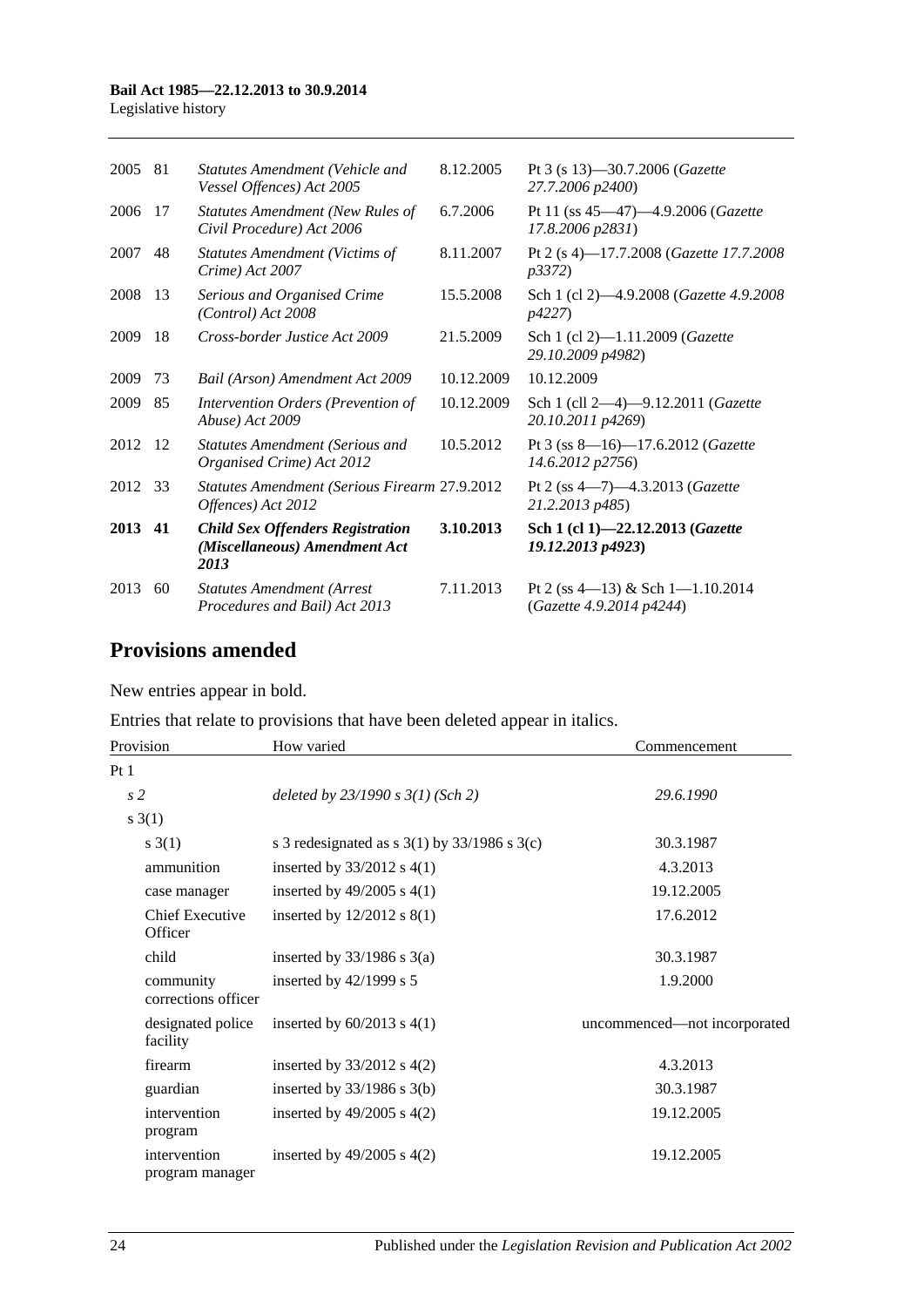|                | officer in charge                         | inserted by $60/2013$ s $4(2)$                           | uncommenced-not incorporated |
|----------------|-------------------------------------------|----------------------------------------------------------|------------------------------|
|                |                                           | responsible officer inserted by $60/2013$ s $4(2)$       | uncommenced-not incorporated |
|                | serious and<br>organised crime<br>offence | inserted by $12/2012$ s $8(2)$                           | 17.6.2012                    |
|                | serious and<br>organised crime<br>suspect | inserted by $12/2012$ s $8(2)$                           | 17.6.2012                    |
|                | victim                                    | amended by 32/1987 s 3                                   | 4.10.1987                    |
|                | s(2)                                      | inserted by $33/1986$ s $3(c)$                           | 30.3.1987                    |
|                |                                           | amended by 23/1990 s 3(1) (Sch 2)                        | 29.6.1990                    |
|                | s3A                                       | inserted by 12/2012 s 9                                  | 17.6.2012                    |
| s <sub>4</sub> |                                           |                                                          |                              |
|                | s(4(1))                                   | s 4 amended by $33/1986$ s 3(d)                          | 30.3.1987                    |
|                |                                           | s 4 amended and redesignated as s 4(1) by<br>32/1987 s 4 | 4.10.1987                    |
|                |                                           | amended by 23/1990 s 3(1) (Sch 2)                        | 29.6.1990                    |
|                |                                           | amended by 62/1993 s 19                                  | 1.7.1993                     |
|                |                                           | amended by 12/2012 s 10(1)                               | 17.6.2012                    |
|                | s(4(1a))                                  | inserted by $12/2012$ s $10(2)$                          | 17.6.2012                    |
|                | s(4(2)                                    | inserted by $32/1987$ s 4(c)                             | 4.10.1987                    |
|                |                                           | amended by 60/2013 Sch 1                                 | uncommenced-not incorporated |
| s <sub>5</sub> |                                           |                                                          |                              |
|                | s 5(1)                                    | amended by 32/1987 s 5                                   | 4.10.1987                    |
|                |                                           | amended by 23/1990 s 3(1) (Sch 2)                        | 29.6.1990                    |
|                |                                           | amended by 62/1993 s 20                                  | 1.7.1993                     |
|                |                                           | amended by 27/1995 s 4                                   | 10.7.1995                    |
|                |                                           | amended by $67/1996$ s $4(a)$                            | 17.10.1996                   |
|                |                                           | amended by 56/2005 Sch 2 cl 7                            | 1.7.2006                     |
|                |                                           | amended by 60/2013 s 5, Sch 1                            | uncommenced-not incorporated |
|                | s 5(2)                                    | substituted by $67/1996$ s $4(b)$                        | 17.10.1996                   |
|                |                                           | amended by 60/2013 Sch 1                                 | uncommenced-not incorporated |
| Pt 2           |                                           |                                                          |                              |
| s <sub>6</sub> |                                           |                                                          |                              |
|                | s(6(1))                                   | amended by 23/1990 s 3(1) (Sch 2)                        | 29.6.1990                    |
|                |                                           | amended by $62/1993$ s $21(a)$                           | 1.7.1993                     |
|                |                                           | amended by 42/1999 s 6                                   | 1.9.2000                     |
|                |                                           | amended by 60/2013 Sch 1                                 | uncommenced-not incorporated |
|                | s(6(1a))                                  | inserted by $33/1986$ s $3(e)$                           | 30.3.1987                    |
|                |                                           | amended by 23/1990 s 3(1) (Sch 2)                        | 29.6.1990                    |
|                | s(6(1b))                                  | inserted by $62/1993$ s $21(b)$                          | 1.7.1993                     |
|                | s(6(3))                                   | substituted by 32/1987 s 6                               | 4.10.1987                    |
|                |                                           | amended by 60/2013 s 6, Sch 1                            | uncommenced-not incorporated |
|                | s 6(4)                                    | substituted by 32/1987 s 6                               | 4.10.1987                    |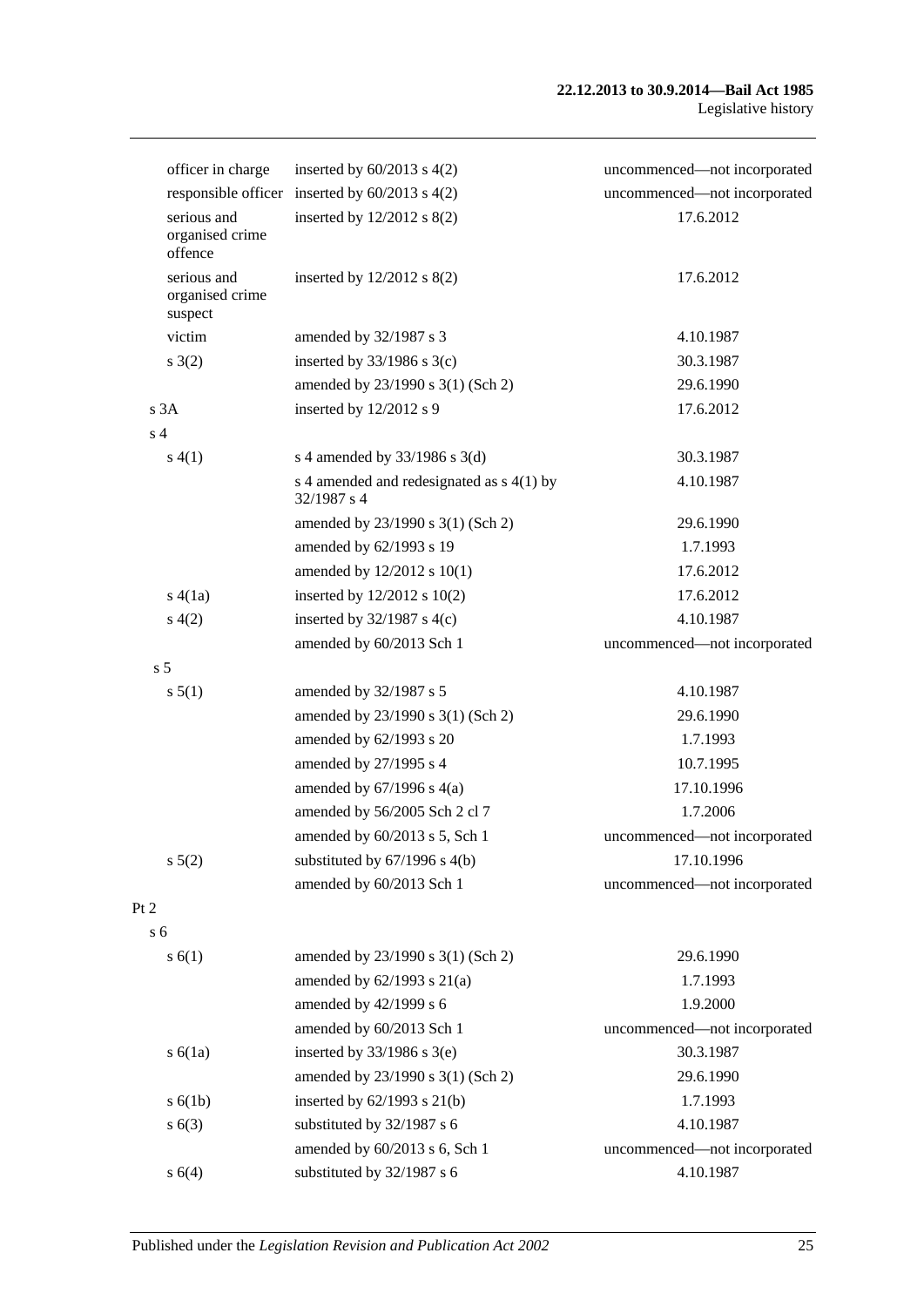|                 | amended by 17/2006 s 45                     | 4.9.2006                     |
|-----------------|---------------------------------------------|------------------------------|
|                 | amended by 60/2013 Sch 1                    | uncommenced-not incorporated |
| s(6(5)          | inserted by 32/1987 s 6                     | 4.10.1987                    |
|                 | amended by 60/2013 Sch 1                    | uncommenced-not incorporated |
| s 7             |                                             |                              |
| s(7(1))         | amended by 23/1990 s 3(1) (Sch 2)           | 29.6.1990                    |
| s(7(3))         | substituted by 32/1987 s 7                  | 4.10.1987                    |
|                 | amended by 60/2013 s 7, Sch 1               | uncommenced-not incorporated |
| $s \, 7(4)$     | substituted by 32/1987 s 7                  | 4.10.1987                    |
| $s \, 7(5)$     | inserted by 32/1987 s 7                     | 4.10.1987                    |
|                 | amended by 60/2013 Sch 1                    | uncommenced-not incorporated |
| $s \, 7(6)$     | inserted by 32/1987 s 7                     | 4.10.1987                    |
| Pt <sub>3</sub> |                                             |                              |
| s <sub>8</sub>  |                                             |                              |
| s(1)            | substituted by 32/1987 s 8                  | 4.10.1987                    |
| s(8(1a))        | inserted by 32/1987 s 8                     | 4.10.1987                    |
|                 | amended by 23/1990 s 3(1) (Sch 2)           | 29.6.1990                    |
| 8(2)            | amended by 23/1990 s 3(1) (Sch 2)           | 29.6.1990                    |
| s(2a)           | inserted by $33/1986$ s 3(f)                | 30.3.1987                    |
|                 | amended by 60/2013 Sch 1                    | uncommenced-not incorporated |
| s(3)            | amended by 23/1990 s 3(1) (Sch 2)           | 29.6.1990                    |
|                 | amended by 60/2013 Sch 1                    | uncommenced-not incorporated |
| s 9             |                                             |                              |
| $s \, 9(1)$     | amended by 60/2013 Sch 1                    | uncommenced-not incorporated |
| $s \, 9(2)$     | amended by 23/1990 s 3(1) (Sch 2)           | 29.6.1990                    |
|                 | amended by 60/2013 Sch 1                    | uncommenced-not incorporated |
| s 10            |                                             |                              |
| 10(1)           | amended by 23/1990 s 3(1) (Sch 2)           | 29.6.1990                    |
|                 | amended by $62/1993$ s $22(a)$              | 1.7.1993                     |
|                 | (c) deleted by $22/1994$ Sch cl $2(a)$      | 1.8.1994                     |
|                 | amended by 85/2009 Sch 1 cl 2               | 9.12.2011                    |
|                 | amended by 60/2013 Sch 1                    | uncommenced-not incorporated |
| 10(2)           | amended by 23/1990 s 3(1) (Sch 2)           | 29.6.1990                    |
|                 | amended by 60/2013 Sch 1                    | uncommenced-not incorporated |
| 10(3)           | inserted by $62/1993$ s $22(b)$             | 1.7.1993                     |
|                 | amended by 60/2013 Sch 1                    | uncommenced-not incorporated |
| 10(4)           | inserted by $22/1994$ Sch cl $2(b)$         | 1.8.1994                     |
|                 | amended by 60/2013 Sch 1                    | uncommenced-not incorporated |
| s 10A           | inserted by 81/2005 s 13                    | 30.7.2006                    |
| $s$ 10A $(1a)$  | inserted by 12/2012 s 11(1)                 | 17.6.2012                    |
| 10A(2)          | substituted by 48/2007 s 4                  | 17.7.2008                    |
|                 | substituted by 13/2008 Sch 1 cl 2           | 4.9.2008                     |
|                 | prescribed applicant amended by 73/2009 s 3 | 10.12.2009                   |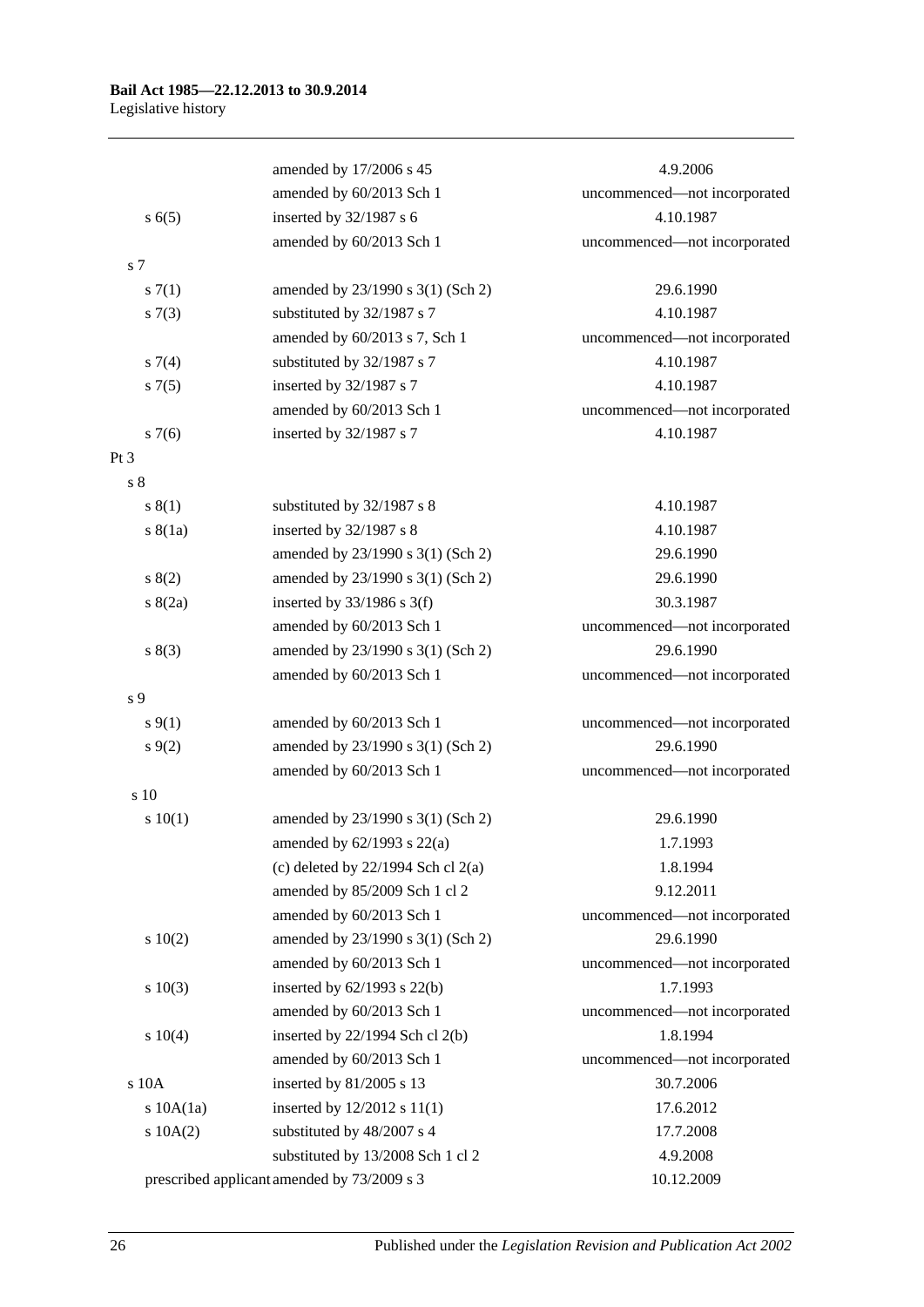### **22.12.2013 to 30.9.2014—Bail Act 1985** Legislative history

|                       | amended by 85/2009 Sch 1 cl 3      | 9.12.2011                    |
|-----------------------|------------------------------------|------------------------------|
|                       | amended by 12/2012 s 11(2)         | 17.6.2012                    |
|                       | amended by 33/2012 s 5             | 4.3.2013                     |
|                       | amended by 60/2013 Sch 1           | uncommenced-not incorporated |
| s 11                  |                                    |                              |
| s 11(1)               | substituted by 33/2012 s 6         | 4.3.2013                     |
| s $11(1a)$ — $(1d)$   | inserted by 33/2012 s 6            | 4.3.2013                     |
| s 11(2)               | amended by $33/1986$ s $3(g)$      | 30.3.1987                    |
|                       | amended by $32/1987$ s $9(a)$      | 4.10.1987                    |
|                       | amended by 23/1990 s 3(1) (Sch 2)  | 29.6.1990                    |
|                       | amended by 42/1999 s 7(a), (b)     | 1.9.2000                     |
|                       | amended by 60/2013 Sch 1           | uncommenced-not incorporated |
| s 11(2aa)             | inserted by 12/2012 s 12(1)        | 17.6.2012                    |
| s $11(2ab)$ — $(2ad)$ | inserted by 41/2013 Sch 1 cl 1(1)  | 22.12.2013                   |
| s 11(2a)              | inserted by $32/1987$ s $9(b)$     | 4.10.1987                    |
| s 11(3)               | amended by $33/1986$ s $3(m)$      | 30.3.1987                    |
|                       | substituted by $32/1987$ s $9(b)$  | 4.10.1987                    |
|                       | amended by 23/1990 s 3(1) (Sch 2)  | 29.6.1990                    |
| s $11(3a)$            | inserted by $32/1987$ s $9(b)$     | 4.10.1987                    |
|                       | amended by 23/1990 s 3(1) (Sch 2)  | 29.6.1990                    |
|                       | substituted by $12/2012$ s $12(2)$ | 17.6.2012                    |
| s $11(4)$ and $(5)$   | amended by 23/1990 s 3(1) (Sch 2)  | 29.6.1990                    |
| s 11(6)               | substituted by $32/1987$ s $9(c)$  | 4.10.1987                    |
|                       | amended by 23/1990 s 3(1) (Sch 2)  | 29.6.1990                    |
|                       | amended by $27/1995$ s $5(a)$      | 10.7.1995                    |
|                       | amended by $42/1999$ s $7(c)$      | 1.9.2000                     |
|                       | (b) deleted by $42/1999$ s $7(c)$  | 1.9.2000                     |
|                       | amended by 60/2013 s 8, Sch 1      | uncommenced-not incorporated |
| s 11(7)               | amended by 23/1990 s 3(1) (Sch 2)  | 29.6.1990                    |
| s11(7a)               | inserted by $32/1987$ s $9(d)$     | 4.10.1987                    |
|                       | amended by $42/1999$ s $7(d)$      | 1.9.2000                     |
|                       | amended by 60/2013 Sch 1           | uncommenced-not incorporated |
| s 11(7b)              | inserted by $32/1987$ s $9(d)$     | 4.10.1987                    |
|                       | amended by 23/1990 s 3(1) (Sch 2)  | 29.6.1990                    |
|                       | amended by 42/1999 s 7(e)          | 1.9.2000                     |
| s 11(8)               | amended by $33/1986$ s $3(n)$      | 30.3.1987                    |
|                       | amended by 23/1990 s 3(1) (Sch 2)  | 29.6.1990                    |
|                       | amended by $42/1999$ s $7(f)$      | 1.9.2000                     |
|                       | amended by 60/2013 Sch 1           | uncommenced-not incorporated |
| s 11(9)               | inserted by $32/1987$ s $9(e)$     | 4.10.1987                    |
|                       | substituted by $27/1995$ s $5(b)$  | 10.7.1995                    |
|                       | amended by 60/2013 Sch 1           | uncommenced-not incorporated |
| s 11(10)              | inserted by $32/1987$ s $9(e)$     | 4.10.1987                    |
|                       |                                    |                              |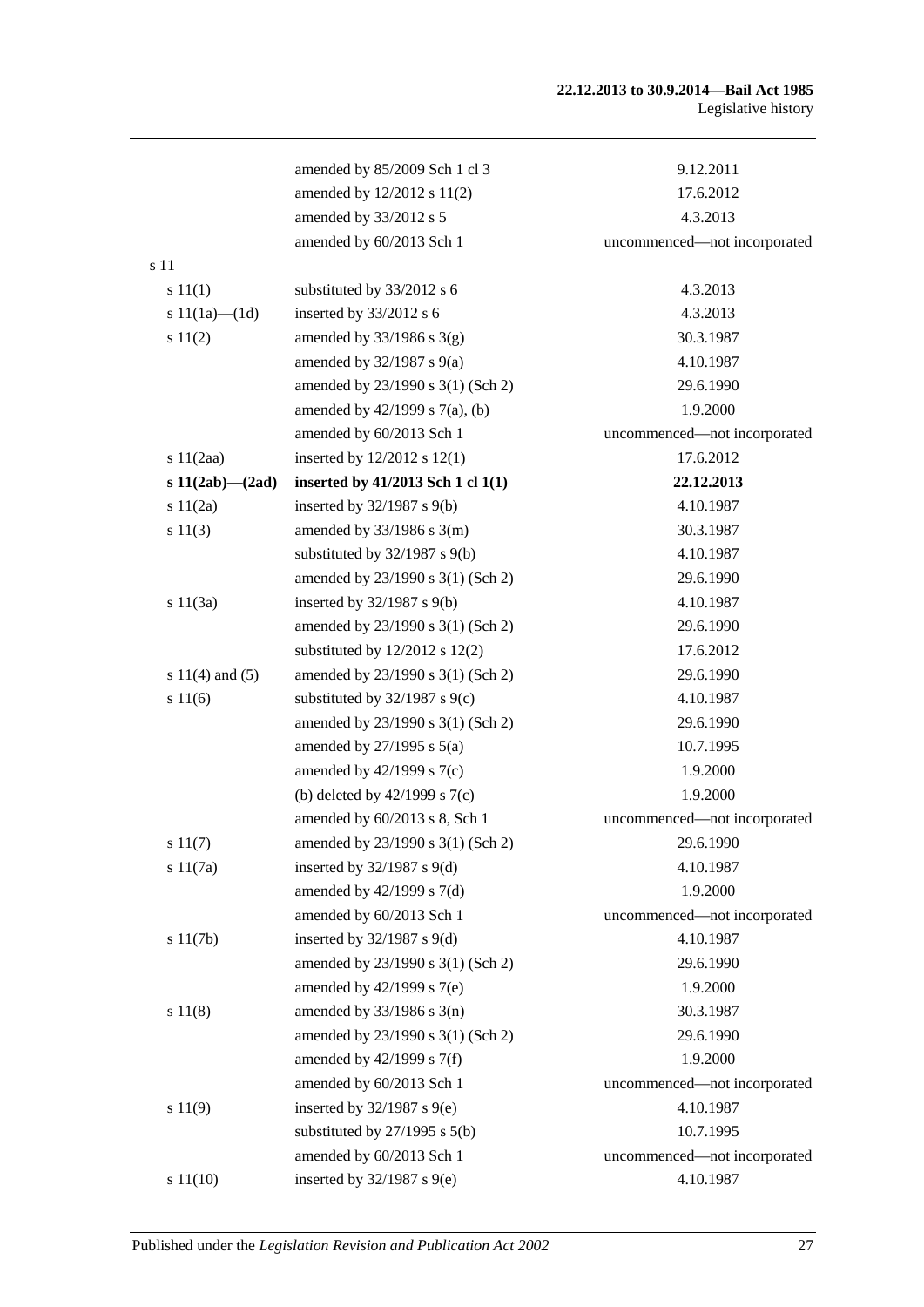|          | amended by 60/2013 Sch 1          | uncommenced-not incorporated |
|----------|-----------------------------------|------------------------------|
|          | (b), (c) deleted by 60/2013 Sch 1 | uncommenced-not incorporated |
| s 11(11) | inserted by $32/1987$ s $9(e)$    | 4.10.1987                    |
|          | amended by 23/1990 s 3(1) (Sch 2) | 29.6.1990                    |
|          | substituted by $42/1999$ s $7(g)$ | 1.9.2000                     |
|          | amended by 60/2013 Sch 1          | uncommenced-not incorporated |
| s 11(12) | inserted by $32/1987$ s $9(e)$    | 4.10.1987                    |
|          | deleted by $42/1999$ s $7(g)$     | 1.9.2000                     |
|          | inserted by 18/2009 Sch 1 cl 2    | 1.11.2009                    |
| s 11(13) | inserted by 41/2013 Sch 1 cl 1(2) | 22.12.2013                   |
| s 11A    | inserted by 33/2012 s 7           | 4.3.2013                     |
| s 11A(1) | amended by 60/2013 Sch 1          | uncommenced-not incorporated |
| s 12     |                                   |                              |
| 12(1)    | amended by 23/1990 s 3(1) (Sch 2) | 29.6.1990                    |
|          | amended by 60/2013 Sch 1          | uncommenced-not incorporated |
| s 13     |                                   |                              |
| s 13(1)  | amended by 33/1986 s 3(o), (p)    | 30.3.1987                    |
|          | amended by 23/1990 s 3(1) (Sch 2) | 29.6.1990                    |
| s 13(2)  | amended by $33/1986$ s $3(q)$     | 30.3.1987                    |
|          | amended by 23/1990 s 3(1) (Sch 2) | 29.6.1990                    |
|          | amended by $94/1993$ s $5(a)$     | 1.1.1994                     |
|          | substituted by $27/1995$ s $6(a)$ | 10.7.1995                    |
| s 13(3)  | amended by $33/1986$ s $3(r)$     | 30.3.1987                    |
|          | amended by 23/1990 s 3(1) (Sch 2) | 29.6.1990                    |
|          | amended by $94/1993$ s $5(a)$     | 1.1.1994                     |
|          | amended by 67/1996 s 5            | 17.10.1996                   |
| s 13(4)  | amended by 23/1990 s 3(1) (Sch 2) | 29.6.1990                    |
|          | amended by 94/1993 s 5(b)         | 1.1.1994                     |
| s 13(5)  | inserted by $94/1993$ s $5(c)$    | 1.1.1994                     |
|          | amended by 27/1995 s 6(b)         | 10.7.1995                    |
| s 13     | substituted by 60/2013 s 9        | uncommenced-not incorporated |
| Pt 4     |                                   |                              |
| s 14     |                                   |                              |
| s 14(2)  | amended by $33/1986$ s $3(s)$     | 30.3.1987                    |
|          | amended by 27/1995 s 7            | 10.7.1995                    |
|          | amended by 60/2013 Sch 1          | uncommenced-not incorporated |
| s 14(3)  | amended by 23/1990 s 3(1) (Sch 2) | 29.6.1990                    |
| s 14(4)  | amended by 23/1990 s 3(1) (Sch 2) | 29.6.1990                    |
|          | amended by 60/2013 Sch 1          | uncommenced-not incorporated |
| s 14(5)  | amended by 23/1990 s 3(1) (Sch 2) | 29.6.1990                    |
| s 15     |                                   |                              |
| s 15(1)  | amended by $33/1986$ s 3(t)       | 30.3.1987                    |
|          | amended by 23/1990 s 3(1) (Sch 2) | 29.6.1990                    |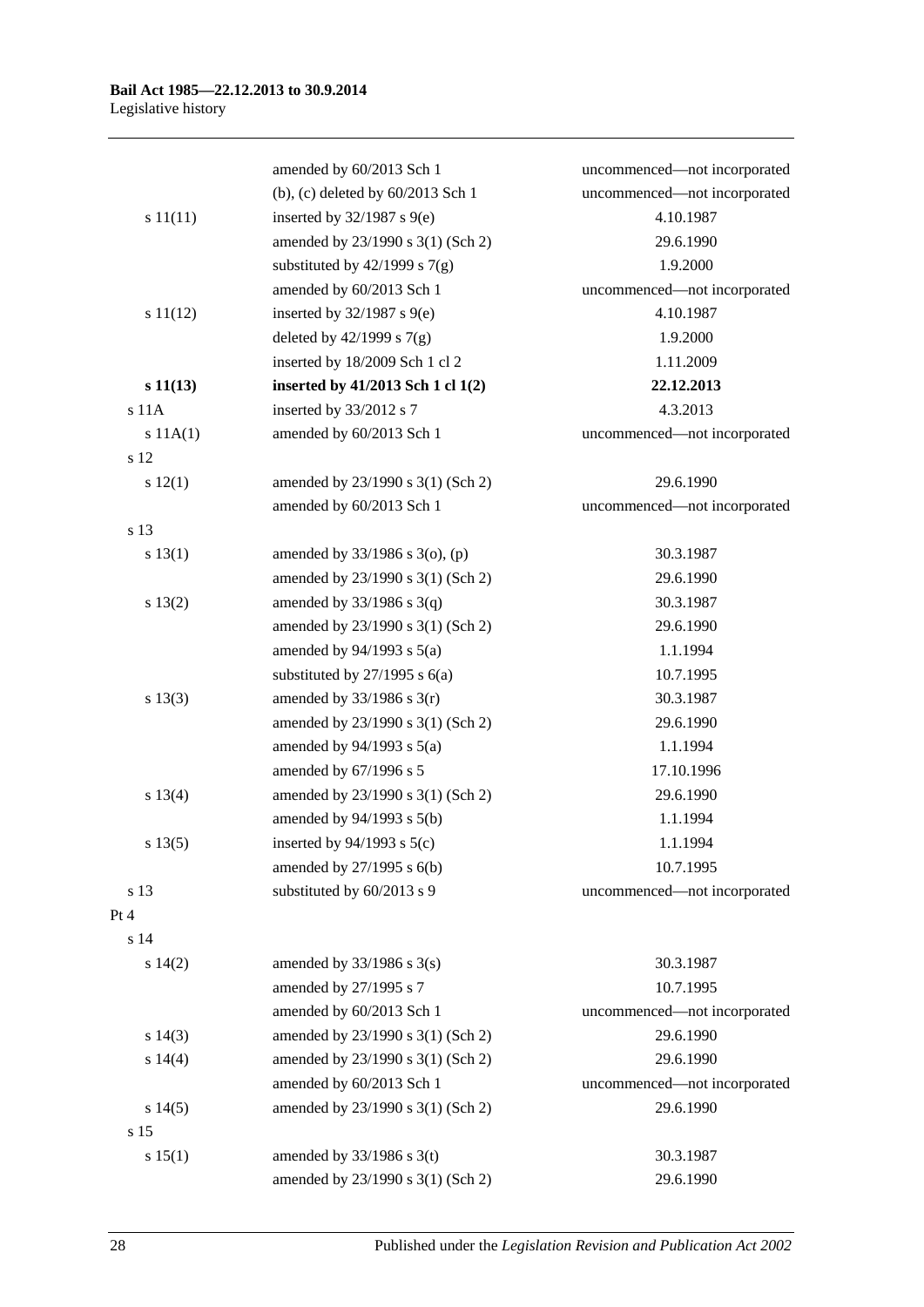### **22.12.2013 to 30.9.2014—Bail Act 1985** Legislative history

|            | amended by $27/1995$ s $8(a)$ , (b) | 10.7.1995                    |
|------------|-------------------------------------|------------------------------|
| s 15(2)    | amended by $33/1986$ s $3(u)$ , (v) | 30.3.1987                    |
|            | amended by 23/1990 s 3(1) (Sch 2)   | 29.6.1990                    |
|            | amended by $27/1995$ s $8(c)$ —(e)  | 10.7.1995                    |
| s 15(3)    | amended by $33/1986$ s 3(w), (x)    | 30.3.1987                    |
|            | amended by 23/1990 s 3(1) (Sch 2)   | 29.6.1990                    |
|            | amended by 27/1995 s 8(f)           | 10.7.1995                    |
| s 15       | substituted by 60/2013 s 10         | uncommenced-not incorporated |
| $s$ 15 $A$ | inserted by 32/1987 s 10            | 4.10.1987                    |
| s 15A(2)   | amended by 60/2013 Sch 1            | uncommenced-not incorporated |
| s 15A(3)   | amended by 17/2006 s 46             | 4.9.2006                     |
|            | amended by 60/2013 Sch 1            | uncommenced-not incorporated |
| s 16       | substituted by 32/1987 s 11         | 4.10.1987                    |
|            | substituted by 60/2013 s 11         | uncommenced-not incorporated |
| $Pt\,5$    |                                     |                              |
| s 17       |                                     |                              |
| s 17(1)    | amended by 23/1990 s 3(1) (Sch 2)   | 29.6.1990                    |
|            | amended by $27/1995$ s $9(a)$       | 10.7.1995                    |
|            | amended by 42/1999 s 8              | 1.9.2000                     |
| 17(2)      | amended by 23/1990 s 3(1) (Sch 2)   | 29.6.1990                    |
|            | substituted by $27/1995$ s $9(b)$   | 10.7.1995                    |
| s 17(3)    | amended by 27/1995 s 9(c)           | 10.7.1995                    |
| $s$ 17(3a) | inserted by 32/1987 s 12            | 4.10.1987                    |
|            | deleted by $27/1995 s 9(d)$         | 10.7.1995                    |
| s 17(4)    | amended by 60/2013 Sch 1            | uncommenced-not incorporated |
| s 17A      | inserted by 32/1987 s 13            | 4.10.1987                    |
|            | amended by 23/1990 s 3(1) (Sch 2)   | 29.6.1990                    |
|            | amended by 42/1999 s 9              | 1.9.2000                     |
|            | amended by 60/2013 Sch 1            | uncommenced—not incorporated |
| s 18       |                                     |                              |
| s 18(1)    | amended by 23/1990 s 3(1) (Sch 2)   | 29.6.1990                    |
|            | amended by 60/2013 s 12(1), Sch 1   | uncommenced-not incorporated |
| s 18(2)    | amended by 23/1990 s 3(1) (Sch 2)   | 29.6.1990                    |
|            | amended by 60/2013 Sch 1            | uncommenced-not incorporated |
| s 18(3)    | inserted by 32/1987 s 14            | 4.10.1987                    |
|            | amended by 27/1995 s 10             | 10.7.1995                    |
|            | amended by 60/2013 s 12(2)          | uncommenced-not incorporated |
| s 19       |                                     |                              |
| s 19(1)    | amended by 23/1990 s 3(1) (Sch 2)   | 29.6.1990                    |
|            | amended by 27/1995 s 11(a), (b)     | 10.7.1995                    |
|            | amended by 17/2006 s 47(1)          | 4.9.2006                     |
|            | amended by 60/2013 Sch 1            | uncommenced-not incorporated |
| s 19(2)    | substituted by $32/1987$ s $15(a)$  | 4.10.1987                    |
|            |                                     |                              |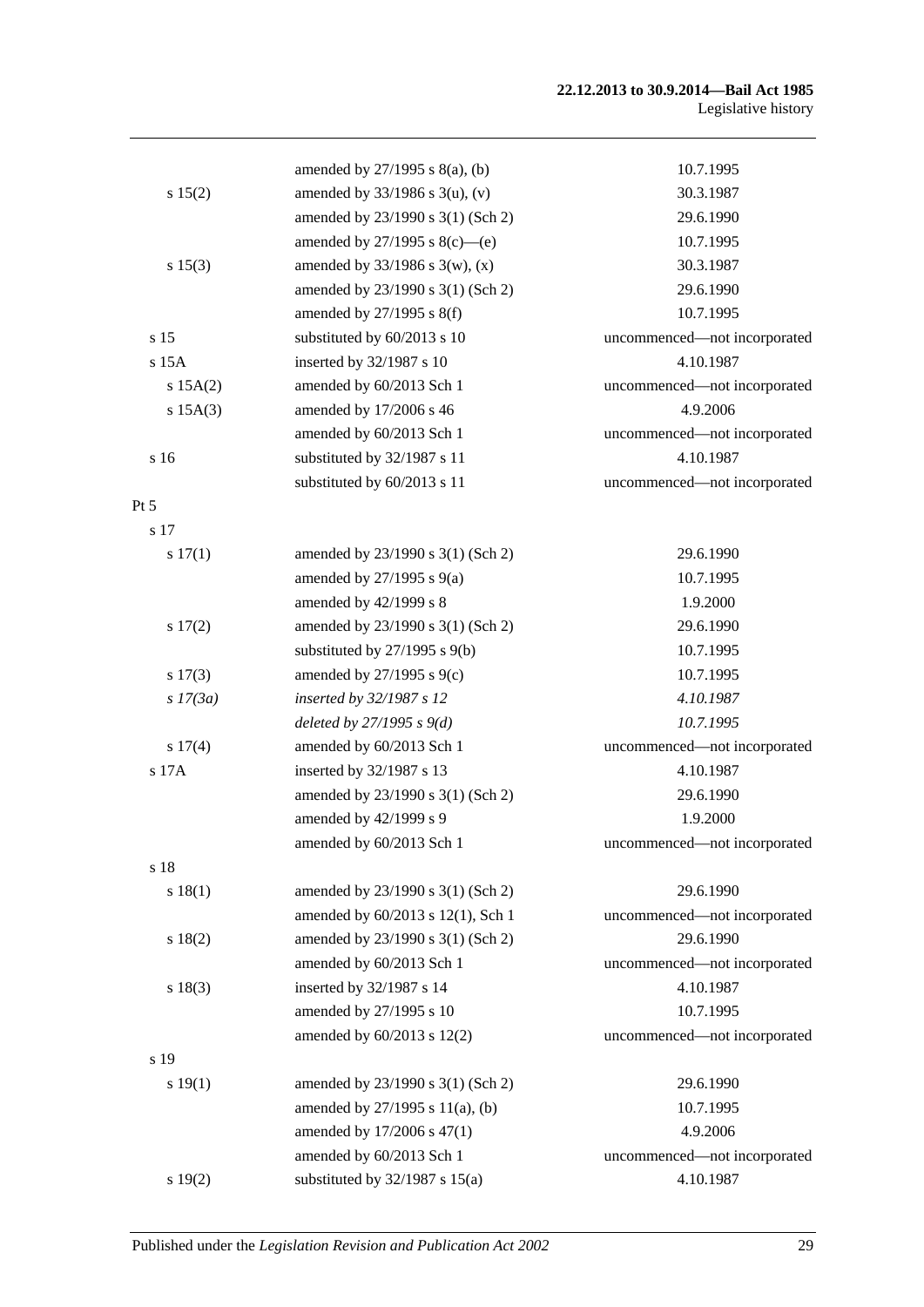|                                           | amended by 27/1995 s 11(c)                       | 10.7.1995                    |
|-------------------------------------------|--------------------------------------------------|------------------------------|
| s 19(3)                                   | amended by 27/1995 s 11(d)                       | 10.7.1995                    |
|                                           | amended by 17/2006 s 47(2)                       | 4.9.2006                     |
|                                           | amended by 60/2013 Sch 1                         | uncommenced-not incorporated |
| s 19(3a)                                  | inserted by 32/1987 s 15(b)                      | 4.10.1987                    |
|                                           | substituted by 62/1993 s 23                      | 1.7.1993                     |
|                                           | amended by 27/1995 s 11(e)                       | 10.7.1995                    |
| s 19A                                     | inserted by 12/2012 s 13                         | 17.6.2012                    |
|                                           | amended by 60/2013 s 13, Sch 1                   | uncommenced-not incorporated |
| s 20                                      | amended by $33/1986$ s $3(y)$                    | 30.3.1987                    |
|                                           | substituted by 32/1987 s 16                      | 4.10.1987                    |
| Pt $6$                                    |                                                  |                              |
| s 21                                      | amended by 23/1990 s 3(1) (Sch 2)                | 29.6.1990                    |
| s 21A                                     | inserted by 32/1987 s 17                         | 4.10.1987                    |
|                                           | amended by 49/1991 Sch 2                         | 6.7.1992                     |
|                                           | amended by 60/2013 Sch 1                         | uncommenced-not incorporated |
| s 21B                                     | inserted by 49/2005 s 5                          | 19.12.2005                   |
| $s \, 21B(4)$                             | amended by 60/2013 Sch 1                         | uncommenced-not incorporated |
| s <sub>21C</sub>                          | inserted by 49/2005 s 5                          | 19.12.2005                   |
| $s \, 21C(1)$                             | amended by 60/2013 Sch 1                         | uncommenced-not incorporated |
| s <sub>22</sub>                           | amended by 23/1990 s 3(1) (Sch 2)                | 29.6.1990                    |
|                                           | amended by 42/1999 s 10                          | 1.9.2000                     |
| s 23 before<br>substitution by<br>69/1991 |                                                  |                              |
| $s\,23(1)$                                | s 23 redesignated as s $23(1)$ by $32/1987$ s 18 | 4.10.1987                    |
|                                           | substituted by $23/1990 s 3(1)$ (Sch 2)          | 29.6.1990                    |
| $s\,23(2)$                                | inserted by 32/1987 s 18                         | 4.10.1987                    |
| s 23                                      | substituted by 69/1991 s 18                      | 6.7.1992                     |
|                                           | amended by 60/2013 Sch 1                         | uncommenced-not incorporated |
| s 23A                                     | inserted by 12/2012 s 14                         | 17.6.2012                    |
| s 24                                      | amended by $33/1986$ s $3(z)$                    | 30.3.1987                    |
|                                           | amended by 23/1990 s 3(1) (Sch 2)                | 29.6.1990                    |
|                                           | substituted by $22/1994$ Sch cl $2(c)$           | 1.8.1994                     |
|                                           | amended by 85/2009 Sch 1 cl 4                    | 9.12.2011                    |
|                                           | amended by 12/2012 s 15                          | 17.6.2012                    |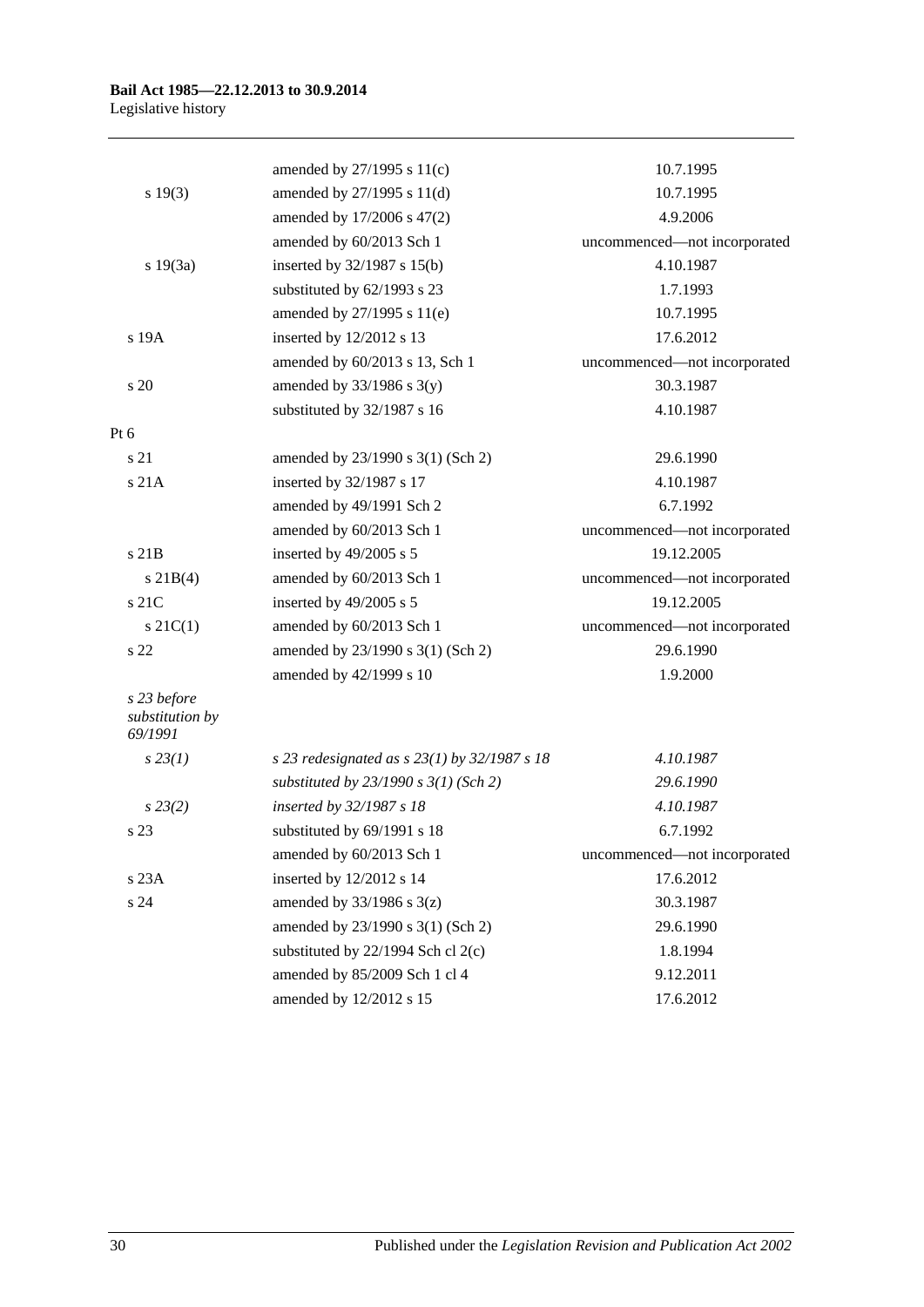## **Transitional etc provisions associated with Act or amendments**

## *Statutes Amendment (Intervention Programs and Sentencing Procedures) Act 2005, Sch 1*

## **1—Review of services included on intervention programs**

- (1) Either House of Parliament may, not before the first anniversary of the commencement of this Act, require the Ombudsman to carry out an investigation concerning the value and effectiveness of all services included on intervention programs (within the meaning of the *[Bail Act](http://www.legislation.sa.gov.au/index.aspx?action=legref&type=act&legtitle=Bail%20Act%201985) 1985* and the *[Criminal Law \(Sentencing\)](http://www.legislation.sa.gov.au/index.aspx?action=legref&type=act&legtitle=Criminal%20Law%20(Sentencing)%20Act%201988)  Act [1988](http://www.legislation.sa.gov.au/index.aspx?action=legref&type=act&legtitle=Criminal%20Law%20(Sentencing)%20Act%201988)*) in the 12 month period following that commencement (or another period specified by the House).
- (2) For the purposes of the investigation, the Ombudsman may exercise the same investigative powers as are conferred on the Ombudsman by the *[Ombudsman](http://www.legislation.sa.gov.au/index.aspx?action=legref&type=act&legtitle=Ombudsman%20Act%201972)  Act [1972](http://www.legislation.sa.gov.au/index.aspx?action=legref&type=act&legtitle=Ombudsman%20Act%201972)* in relation to an investigation duly initiated under that Act.
- (3) The Ombudsman must, after completing the investigation, submit a report on the outcome of the investigation to—
	- (a) if the investigation was required by the Legislative Council—the President of the Legislative Council; or
	- (b) if the investigation was required by the House of Assembly—the Speaker of the House of Assembly.
- (4) If the Ombudsman is required to carry out an investigation in accordance with this clause, the Attorney-General must ensure that the Ombudsman is provided with the resources the Ombudsman reasonably requires for the purposes of carrying out the investigation.

### *Statutes Amendment (Serious and Organised Crime) Act 2012*

### **16—Transitional provision**

The amendments to the *[Bail Act](http://www.legislation.sa.gov.au/index.aspx?action=legref&type=act&legtitle=Bail%20Act%201985) 1985* effected by this Part only apply in relation to a person taken into custody on a charge of an offence allegedly committed after the commencement of this Part.

## **Historical versions**

Reprint No 1—6.7.1992 Reprint No 2—1.7.1993 Reprint No 3—1.1.1994 Reprint No 4—1.8.1994 Reprint No 5—10.7.1995 Reprint No 6—17.10.1996 Reprint No 7—1.9.2000 19.12.2005 1.7.2006 30.7.2006 4.9.2006